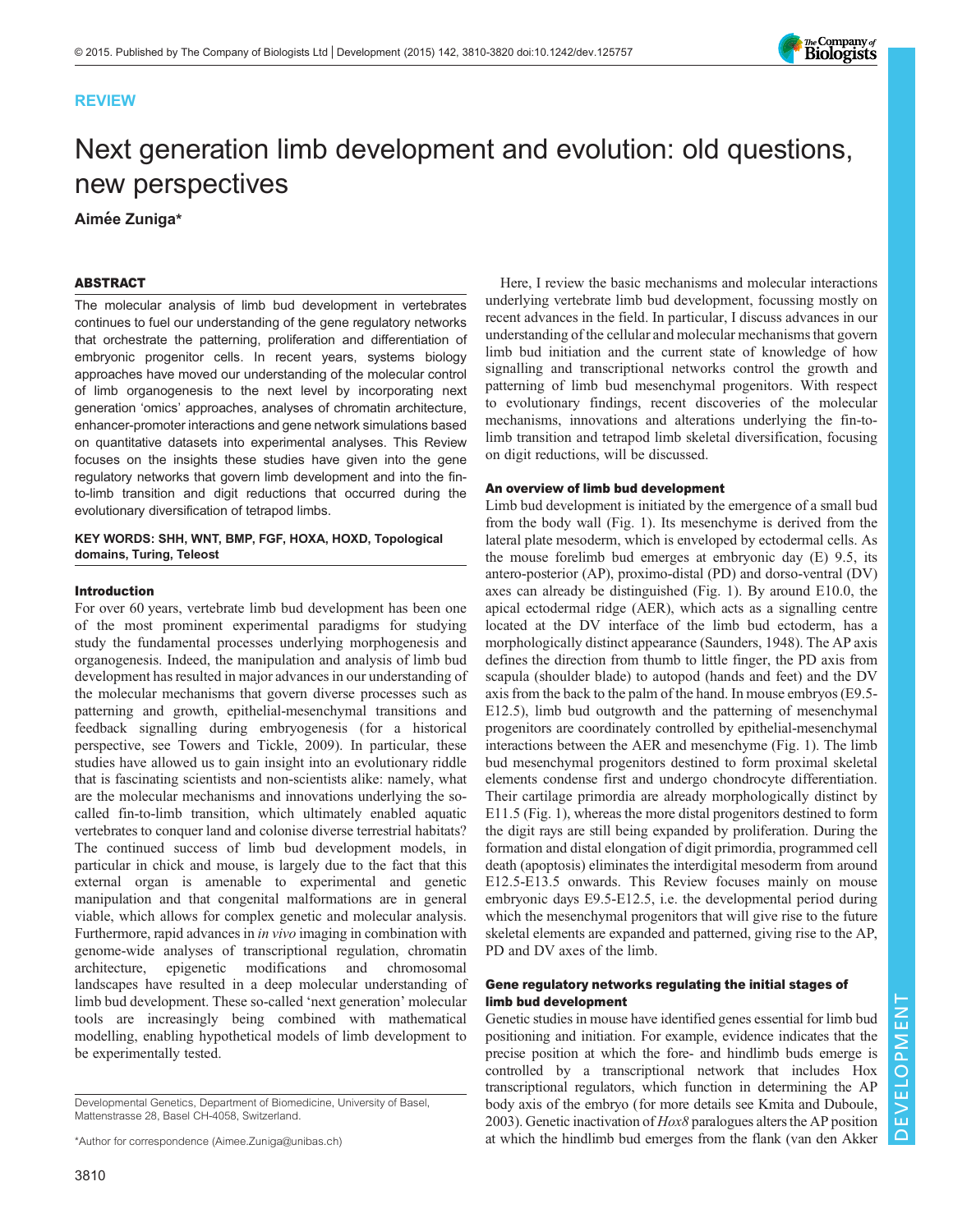<span id="page-1-0"></span>

Fig. 1. An overview of the stages of limb development. (A) A scanning electron microscopy image of a whole mouse embryo at E11.0. The fore- and hindlimb buds are indicated with a red box and a red arrow, respectively. (B) Schematic representations of the morphological changes occurring during forelimb bud development (E9.5-E16.5). Hindlimb bud development (not shown) is delayed by half a day in comparison with the forelimb bud. Skeletal elements are depicted as they appear when stained with Alcian Blue (to highlight mature cartilage) and Alizarin Red (to highlight mineralised bone). Bone identities are indicated and digits are labelled 1 to 5 from anterior (thumb) to posterior (little finger). The proximal scapula (shoulder blade) and clavicle are located in the body. The three limb bud axes are also shown.

[et al., 2001\)](#page-10-0). A small set of other genes, including Gdf11, Tbx3 and Dicer1 is also involved in limb bud positioning [\(McPherron et al.,](#page-9-0) [1999;](#page-9-0) [Rallis et al., 2005; Zhang et al., 2011\)](#page-10-0). In particular, microRNAs (miRNAs) seem to participate in positioning the hindlimb bud, as inactivation of the miRNA-processing enzyme Dicer1 in mesodermal lineages shifts the hindlimb position [\(Zhang](#page-10-0) [et al., 2011\)](#page-10-0). This is in agreement with a previous observation that miRNA-196 (Mir196a-1) regulates the levels of *Hoxb8* and sonic hedgehog (Shh) transcripts, which are known to regulate hindlimb bud development [\(Hornstein et al., 2005](#page-9-0)).

Formation of the nascent limb bud also requires fibroblast growth factors (FGFs) and the transcription factor TBX5 [\(Fig. 2A](#page-2-0)). Experimental manipulation of FGF signalling in chicken embryos provided evidence that the limb bud forms as a consequence of continued local proliferation of the flank mesenchyme ([Cohn et al.,](#page-8-0) [1995;](#page-8-0) [Ohuchi et al., 1997](#page-9-0)). Furthermore, in mice lacking Fgf10, limb buds form but are not maintained, and in mice lacking Tbx5 complete forelimb bud agenesis is observed [\(Agarwal et al., 2003](#page-8-0); [Min et al.,](#page-9-0) [1998;](#page-9-0) [Rallis et al., 2003](#page-10-0); [Sekine et al., 1999](#page-10-0)). More recently, [Gros and](#page-9-0) [Tabin \(2014\)](#page-9-0) investigated the cellular events that underlie limb bud initiation in chicken embryos. Their study showed that, prior to limb bud emergence, limb bud mesenchymal progenitors originate from an epithelium formed by the somatopleure, which consists of lateral plate mesoderm and ectoderm. They provided experimental evidence that the mesenchymal progenitors of the nascent limb bud arise by localised epithelial-to-mesenchymal transition (EMT). In Tbx5 and Fgf10-deficient mouse embryos, the fraction of limb bud mesenchymal cells in the forelimb region was reduced, which, together with molecular analysis, pointed to partial disruption of the EMT process. The authors concluded that the limb bud mesenchymal progenitors arise by an EMT in the limb field that is to some extent regulated by*Tbx5* and *Fgf10* ([Gros and Tabin, 2014](#page-9-0)). Furthermore, TBX5 and TBX4 are required to initiate fore- and hindlimb bud development, respectively ([Agarwal et al., 2003](#page-8-0); [Naiche and](#page-9-0) [Papaioannou, 2003;](#page-9-0) [Rallis et al., 2003](#page-10-0); [ten Berge et al., 2008\)](#page-10-0).

Limb bud initiation and the onset of distal outgrowth also depend on retinoic acid (RA)-mediated antagonism of FGF8 in the flank mesenchyme [\(Mic et al., 2004;](#page-9-0) [Zhao et al., 2009](#page-10-0)) in concert with epithelial-mesenchymal feedback signalling between FGF8 from the AER and FGF10 in the mesenchyme [\(Ohuchi et al., 1997\)](#page-9-0). In turn, the formation of a functional, FGF- and WNT-expressing AER depends on bone morphogenetic protein (BMP) signalling in the mesenchyme ([Fig. 2A](#page-2-0); [Ahn et al., 2001; Benazet et al., 2009](#page-8-0); [Benazet and Zeller, 2013;](#page-8-0) [Pajni-Underwood et al., 2007](#page-9-0)).

## AP axis formation and establishment of the SHH signalling centre

Mutual antagonism between the transcription factors HAND2 and GLI3 polarises the AP axis of the nascent limb bud. Initially, Hand2 and Gli3 are expressed throughout the presumptive limb field and, during the onset of limb bud outgrowth, direct crossregulation results in posterior restriction of HAND2 and anterior restriction of GLI3. This mutually antagonistic interaction results in the activation and posterior restriction of Shh expression in the limb bud mesenchyme ([Fig. 2B](#page-2-0); [Charité et al., 2000](#page-8-0); [Galli et al.,](#page-9-0) [2010](#page-9-0); [te Welscher et al., 2002](#page-10-0)). Localised Shh expression also requires other regulators, such as HOX, PBX and ETS transcription factors ([Capellini et al., 2006;](#page-8-0) [Kmita et al., 2005](#page-9-0); [Kozhemyakina et al., 2014; Lettice et al., 2012](#page-9-0); [Mao et al., 2009](#page-9-0); [Zhang et al., 2010b, 2009\)](#page-10-0). The posteriorly restricted Shh expression domain molecularly defines an essential signalling centre within the limb bud mesenchyme, namely the zone of polarising activity (ZPA; [Fig. 2](#page-2-0)B; [Riddle et al., 1993; Saunders](#page-10-0) [and Gasseling, 1968](#page-10-0)).

SHH itself is a morphogen that acts over distances (see [Box 1\)](#page-2-0) and plays a key role in the AP patterning of the limb bud. The inactivation of Shh in mouse limb buds results in the loss of all digits with the exception of digit 1 [\(Chiang et al., 2001;](#page-8-0) [Sagai et al., 2005\)](#page-10-0). Experimental manipulation in chick and genetic analysis in the mouse have suggested that SHH participates in the early establishment AP axis polarity and controls the proliferative expansion of specified mesenchymal progenitors ([Towers et al.,](#page-10-0) [2008; Zhu et al., 2008](#page-10-0)). Furthermore, genetic fate-mapping studies have shown that digit 2 formation depends entirely on long-range SHH signalling [\(Ahn and Joyner, 2004](#page-8-0); [Harfe et al., 2004\)](#page-9-0). However, SHH signalling may not be sufficient to determine digit identities on its own. Rather, evidence from experiments in chicken limb buds indicates that digit identities are only determined (i.e. fixed) during the post-SHH patterning phase [\(Dahn and Fallon,](#page-9-0) [2000;](#page-9-0) [Suzuki et al., 2008](#page-10-0)). In parallel, upregulation of SHH signalling inhibits the processing of GLI3 to GLI3 repressor (GLI3R) such that the full-length GLI3 activator (GLI3A) accumulates in cell nuclei within the posterior limb bud mesenchyme ([Ahn and Joyner, 2004;](#page-8-0) [Osterwalder et al., 2014](#page-9-0); [Wang et al., 2000\)](#page-10-0). During limb bud outgrowth, SHH propagates the expression of mesenchymal genes including  $5'$ HoxD and HoxA13 (collectively called 'distal Hox genes'; [Sheth et al., 2012](#page-10-0)), which function in autopod patterning, i.e. specifying the correct number and identity of digits.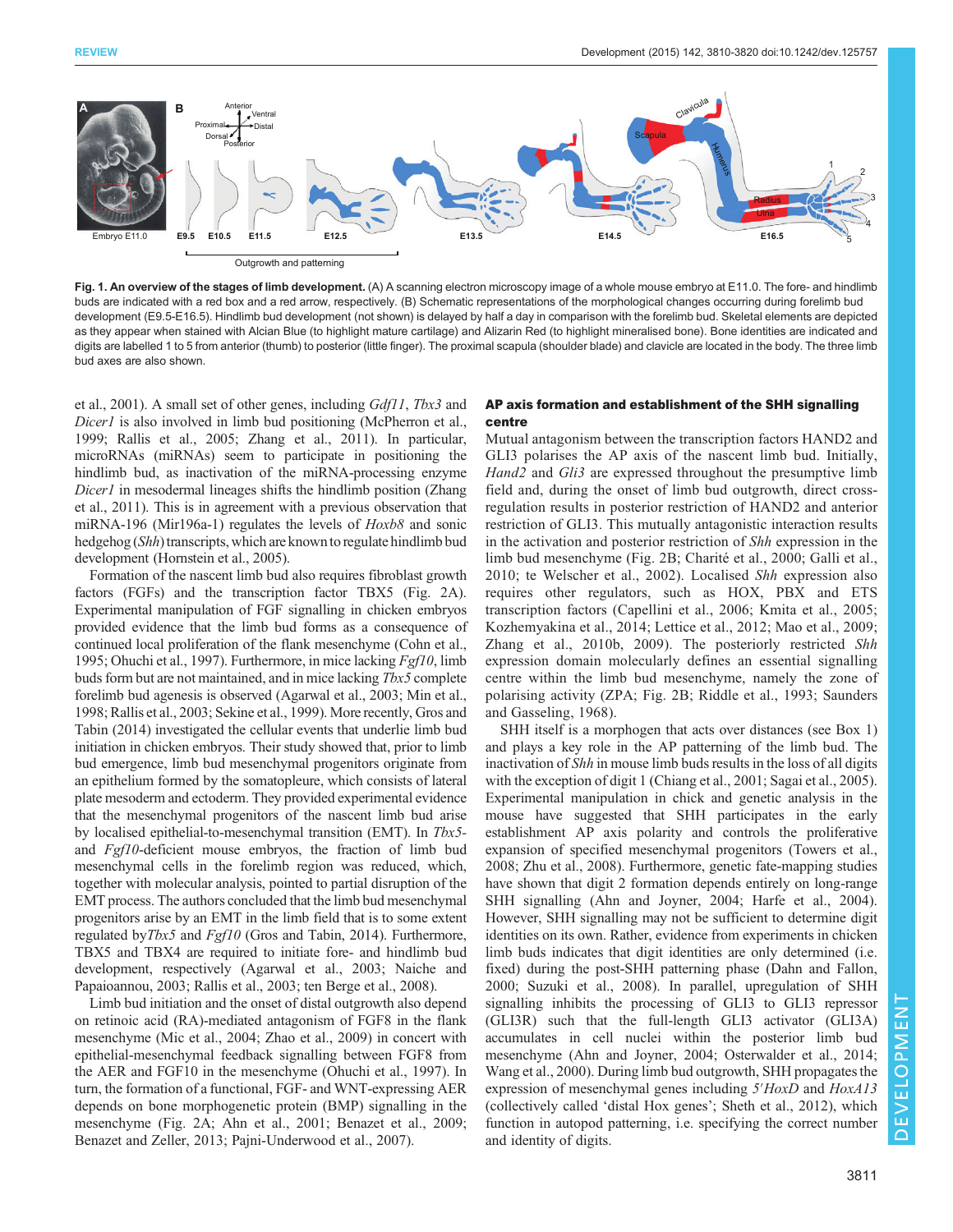<span id="page-2-0"></span>

Fig. 2. Gene networks controlling limb bud development. (A-C) Scheme of a mouse limb bud showing the mesenchyme (grey), the apical ectodermal ridge (AER, blue) and the zone of polarising activity (ZPA, red). The key gene regulatory networks operating during initial limb bud positioning and the initiation of outgrowth (A), AP patterning (B) and PD patterning (C) are shown. (A) Antagonism between retinoic acid (RA) and FGF8 in the flank participates in positioning the limb field along the primary embryonic axis. Limb bud emergence from the flank is controlled by, among others, TBX genes, which upregulate Fgf10 expression in the mesenchyme. FGF10 signalling from the mesenchyme and Fgf8 activation by the ectodermal progenitors of the AER marker establishes an epithelialmesenchymal feedback loop that participates in the initiation of limb bud outgrowth. Antagonistic interactions between RA (from the proximal mesenchyme), AERderived FGF8 (AER-FGF8) and ectodermal WNT3A participate in PD patterning. CYP26B1 expression is upregulated by AER-FGF8 signalling and in turn degrades RA in the distal mesenchyme. (B) The gene networks that pre-pattern the limb bud mesenchyme upstream of SHH are shown. HAND2 controls the establishment of a proximal, anterior and posterior compartment in the early forelimb bud mesenchyme, by direct positive regulation of posterior and/or distal genes and repression of specific anterior and proximal genes. HAND2 (together with HOX transcription factors, not shown) also participates in activating Shh expression. Note that the inhibitory effect of TBX3 on GLI3R may be indirect (dashed line). (C) Distal limb bud outgrowth is propagated by an SHH/GREM1/AER-FGF epithelial-mesenchymal feedback signalling system. HOXD/HOXA transcriptional regulators positively regulate Grem1 expression. SHH propagates the expression of Grem1 and distal Hox genes. As BMPs repress AER-FGF gene expression, Grem1 is essential to propagate these feedback signalling interactions. Ultimately, the SHH/GREM1/AER-FGF loop is terminated by downregulation of Grem1 expression by GLI3R (anterior mesenchyme) and increasing inhibition by AER-FGFs (dashed line; the molecular mechanism is unclear).

## Models of PD patterning and limb bud outgrowth

Based mostly on experiments in chicken limb buds, two main models have been put forward to explain the establishment of the limb bud PD axis and the specification of proximal (e.g. humerus) and distal (e.g. hand plate) skeletal elements. The oldest one is the

#### Box 1. Long-range signalling by SHH

Recent studies have provided key insights into the spatial control of signalling during limb development. The cellular and molecular mechanisms underlying long-range signalling has fascinated researchers for decades, and years ago Lewis Wolpert postulated the existence of a diffusible long-range morphogen that patterns digits according to thresholds [\(Wolpert, 1969\)](#page-10-0). The search for this morphogen culminated in the identification of SHH as the signal expressed by the polarising region [\(Riddle et al., 1993\)](#page-10-0), and subsequently it was shown that digits are probably patterned by a combination of temporal and spatial exposure to graded SHH signalling [\(Ahn and Joyner, 2004;](#page-8-0) [Harfe](#page-9-0) [et al., 2004\)](#page-9-0). However, a recent study by [Sanders et al. \(2013\)](#page-10-0) uncovers an interesting cellular mechanism that underlies long-range morphogenetic signalling by SHH in chicken limb buds. By optimising single-cell real-time imaging they were able to show that SHH accumulates as particles in actin-based filopodia of Shh-producing mesenchymal cells in the posterior limb bud. These cytoplasmic extensions span several cell diameters, which indicates that SHH ligands sequestered in particles in these filopodia might act at a distance without extracellular diffusion ([Sanders et al., 2013\)](#page-10-0). Furthermore, CDO and BOC are two cell-adhesion proteins that act as SHH co-receptors to positively regulate SHH signal transduction [\(Tenzen et al., 2006](#page-10-0); [Zhang](#page-10-0) [et al., 2006\)](#page-10-0). They are present in the filopodia of mesenchymal cells that respond to SHH signalling. These findings suggest that interactions are formed between the filopodia of SHH-producing and distant responding cells containing CDO and BOC proteins: this provides an alternative mechanism of SHH reception at a distance from producing cells ([Sanders et al., 2013\)](#page-10-0).

'progress zone model', which proposes that the progressive specification of the PD skeletal elements depends on the time the progenitors have spent in the distal mesenchyme underlying the AER – the so-called progress zone ([Summerbell, 1974](#page-10-0)). Progenitor cells in the progress zone remain undifferentiated and adopt different fates depending on the length of time they are exposed to AER-FGFs, which stimulate their proliferation and act as distalising factors ([Niswander et al., 1993\)](#page-9-0). More recently, the 'two-signal model' has been formulated, which proposes that two opposing signals, such as RA secreted from the flank and FGF secreted by the AER, pattern the skeletal elements along the PD axis. This model indicates that AER-FGFs have an instructive role in regulating the expression of specific genes and thereby identities along the PD axis [\(Mercader et al., 2000](#page-9-0)). In fact, extensive genetic analysis of the FGFs expressed by the AER  $(Fgf4, Fgf8, Fgf9, Fgf17)$  in mouse limb buds has led to the proposal that AER-FGFs indeed have instructive roles, i.e. they specify PD fates during limb bud outgrowth and patterning [\(Lewandoski et al., 2000](#page-9-0); [Mariani et al., 2008\)](#page-9-0). This model differs from the simpler progress zone model in that cell-type specification depends on both the type and level of signals received by cells. Several studies have attempted to discriminate between the two models by experimental manipulation of chicken limb buds. Two studies show that at early stages, limb bud mesenchymal progenitors are specified as proximal, but they adopt distal fates upon exposure to distalising signals such as FGF8 [\(Cooper et al., 2011;](#page-9-0) [Rosello-Diez et al., 2011\)](#page-10-0). These authors propose that mesenchymal progenitors closest to the AER adopt progressively more distal fates owing to their continued exposure to FGF signalling. AER-FGFs maintain mesenchymal progenitors in an undifferentiated proliferative state together with WNT3A secreted by the limb bud ectoderm (Fig. 2A; [Rosello-Diez et al.,](#page-10-0) [2011](#page-10-0)). However, the two most recent studies suggest that external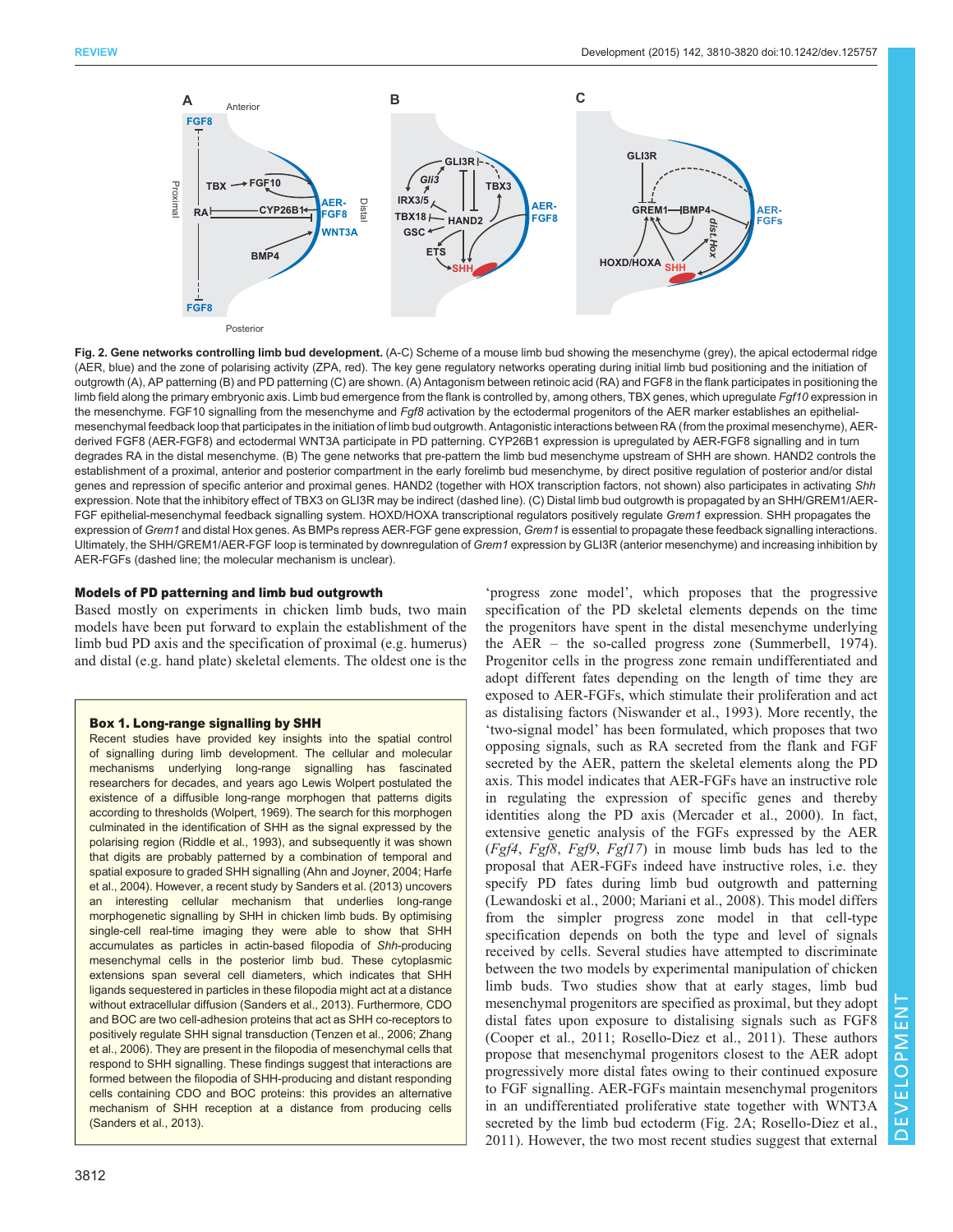signals are not sufficient to explain the patterning of PD limb bud axis and propose that intrinsic timing mechanisms are also involved [\(Rosello-Diez et al., 2014](#page-10-0); [Saiz-Lopez et al., 2015\)](#page-10-0). Neither of the current models is able to integrate all experimental data on the analysis of PD patterning, which calls for an improved model that also includes intrinsic timers acting in a cellautonomous manner in addition to signals.

## A self-regulatory signalling system coordinately controls limb bud outgrowth and patterning

In addition to its role in AP and PD patterning, SHH functions together with AER-FGFs in a positive-feedback loop that controls the epithelial-mesenchymal feedback signalling interactions that govern limb bud outgrowth along the PD axis [\(Fig. 2C](#page-2-0); [Laufer et al.,](#page-9-0) [1994](#page-9-0); [Niswander et al., 1994](#page-9-0)). This feedback signalling system coordinately controls the proliferation and patterning of limb bud mesenchymal progenitors [\(Fallon et al., 1994](#page-9-0); [Lewandoski et al.,](#page-9-0) [2000](#page-9-0); [Mariani et al., 2008](#page-9-0); [Towers et al., 2008; Zhu et al., 2008\)](#page-10-0). SHH signalling from the posterior mesenchyme propagates FGF gene expression in the AER by upregulating the expression of the BMP antagonist *Grem1* in the posterior-distal mesenchyme [\(Fig. 2C](#page-2-0); [Zuniga et al., 1999\)](#page-10-0). The transcriptional upregulation of Grem1, which increasingly antagonises BMP activity, is part of a self-regulatory SHH/GREM1/AER-FGF signalling system consisting of interlinked feedback loops ([Benazet et al., 2009\)](#page-8-0). GREM1-mediated BMP antagonism permits an increase in FGF gene expression in the AER, which in turn maintains Shh expression and cell proliferation in mesenchyme. This self-regulatory feedback signalling system, and thereby limb bud outgrowth, is terminated by increased spatial separation of the Shh and Grem1 expression domains and progressive inhibition of Grem1 expression by AER-FGFs and GLI3R ([Fig. 2](#page-2-0)C; [Lopez-Rios et al., 2012;](#page-9-0) [Scherz](#page-10-0) [et al., 2004](#page-10-0); [Verheyden and Sun, 2008](#page-10-0)). During the subsequent post-patterning phase, BMP activity increases again and participates sequentially in a variety of processes, such as inducing mesenchymal condensations, chondrogenesis and inter-digital cell death ([Barna and Niswander, 2007](#page-8-0); [Benazet et al., 2012](#page-8-0); [Ganan](#page-9-0) [et al., 1996\)](#page-9-0).

## Coordinating the limb bud axes and signalling centres

As briefly introduced before, the AP and PD axes polarities are established upstream of Shh activation [\(Fig. 2\)](#page-2-0) and the nascent limb bud mesenchyme is pre-patterned by mutually antagonistic interactions between the transcriptional regulators GLI3R and HAND2 ([te Welscher et al., 2002\)](#page-10-0). To identify the gene regulatory networks and hierarchies controlled by HAND2 and GLI3R, chromatin immunoprecipitation followed by deep sequencing (ChIP-Seq) has been used to determine the range of direct target genes in early mouse limb buds, providing insights into how AP and PD axis establishment is interconnected from the earliest limb bud stages onward ([Osterwalder et al., 2014](#page-9-0); [Vokes et al., 2008](#page-10-0)). For example, the analysis of direct targets of endogenous HAND2 transcriptional complexes by Osterwalder and colleagues showed that they control the expression of both proximal genes [\(Li et al.,](#page-9-0) [2014a](#page-9-0)) and posterior genes ([Lettice et al., 2012\)](#page-9-0). Interestingly, in addition to interacting directly with the distant enhancer that controls Shh expression in limb buds [\(Galli et al., 2010\)](#page-9-0), HAND2 enforces Shh activation and expression by directly controlling the expression of ETS transcription factors in the posterior mesenchyme. In turn, the ETS transcription factors participate in upregulation of Shh expression [\(Lettice et al., 2012\)](#page-9-0). Conversely, the HAND2-mediated anterior transcriptional repression of Gli3 is

reinforced via TBX3, which serves to define precisely the posterior boundary of the *Gli3* expression domain.

Another aspect of the tight coordination between the two axes is the regulation of Cyp26b1, which encodes an enzyme that catalyses RA inactivation, in the distal limb bud mesenchyme. Analysis of  $Shh$ -deficient mouse limb buds showed that  $Cyp26b1$  expression is downregulated, whereas the expression of proximal genes is distally expanded. Detailed analysis indicates that SHH upregulates Cyp26b1 expression via AER-FGFs as part of the SHH/GREM1/ AER-FGF signalling system, which in turn enhances the clearance of RA from the distal mesenchyme [\(Fig. 2A](#page-2-0); [Probst et al., 2011\)](#page-10-0). Taken together, it is now clear from these and many other studies that, although the establishment of these axes was traditionally studied separately, the patterning and proliferative expansion of the AP and PD axes is tightly interconnected.

## The spatiotemporal dynamics and context-dependent functions of signalling pathways

Another important aspect, emerging mostly from genetic analyses in the mouse, is the temporal dynamics and context-dependent functions of particular pathways. As already mentioned, SHH specifies AP polarity during early limb bud development, but also controls the subsequent proliferative expansion of the early specified mesenchymal progenitors. Furthermore, BMP4 signalling from the mesenchyme and the BMP receptor 1 (BMPR1) in the ectoderm are first required for AER formation, as their early inactivation disrupts the AER and results in severe limb bud truncations [\(Ahn et al., 2001](#page-8-0); [Benazet et al., 2009;](#page-8-0) [Pajni-](#page-9-0)[Underwood et al., 2007\)](#page-9-0). However, conditional inactivation of Bmp4 after the AER has formed results in AER lengthening and digit polydactyly [\(Benazet et al., 2009\)](#page-8-0), revealing a striking temporal change in BMP function during limb bud development. These results are corroborated by constitutive overexpression of Grem1 in the limb bud mesenchyme, which shows that BMPs function in a dose- and time-dependent manner ([Li et al., 2014b\)](#page-9-0).

During the progression of distal limb bud outgrowth, BMP activity is modulated by the BMP antagonist GREM1 as part of the SHH/GREM1/FGF signalling system, and is necessary to restrict the autopod to pentadactyly. However, as the SHH/GREM1/AER-FGF feedback signalling system terminates, BMP activity is expected to increase again, as has been shown by data-driven simulations of the feedback signalling interactions [\(Fig. 2](#page-2-0)C; [Benazet et al., 2009\)](#page-8-0). Indeed, during this post-patterning phase, BMP signal transduction is required to induce the chondrogenic differentiation of SOX9-positive mesenchymal progenitors [\(Bandyopadhyay et al., 2006; Barna and Niswander, 2007](#page-8-0); [Benazet et al., 2009; Benazet et al., 2012\)](#page-8-0). At this stage, GLI3R participates in the spatiotemporal restriction and termination Grem1 expression, which promotes the spatiotemporally coordinated exit of proliferating progenitors towards BMP-dependent chondrogenic differentiation such that the developing autopod is restricted to pentadactyly ([Fig. 2](#page-2-0)C; [Lopez-Rios et al., 2012\)](#page-9-0).

## Hox genes: landscapes and chromatin topology

The best-studied class of transcription factors involved in patterning and forming the limb skeletal elements are those encoded by the HoxA and HoxD gene clusters. The position of a particular Hox gene within its respective cluster determines whether it is expressed in limb buds and how its spatiotemporal expression domains will evolve during AP and the PD limb bud axis development (reviewed by [Zakany and Duboule, 2007\)](#page-10-0). The intricate expression domains of Hox genes are crucial for elaboration of the limb skeletal elements,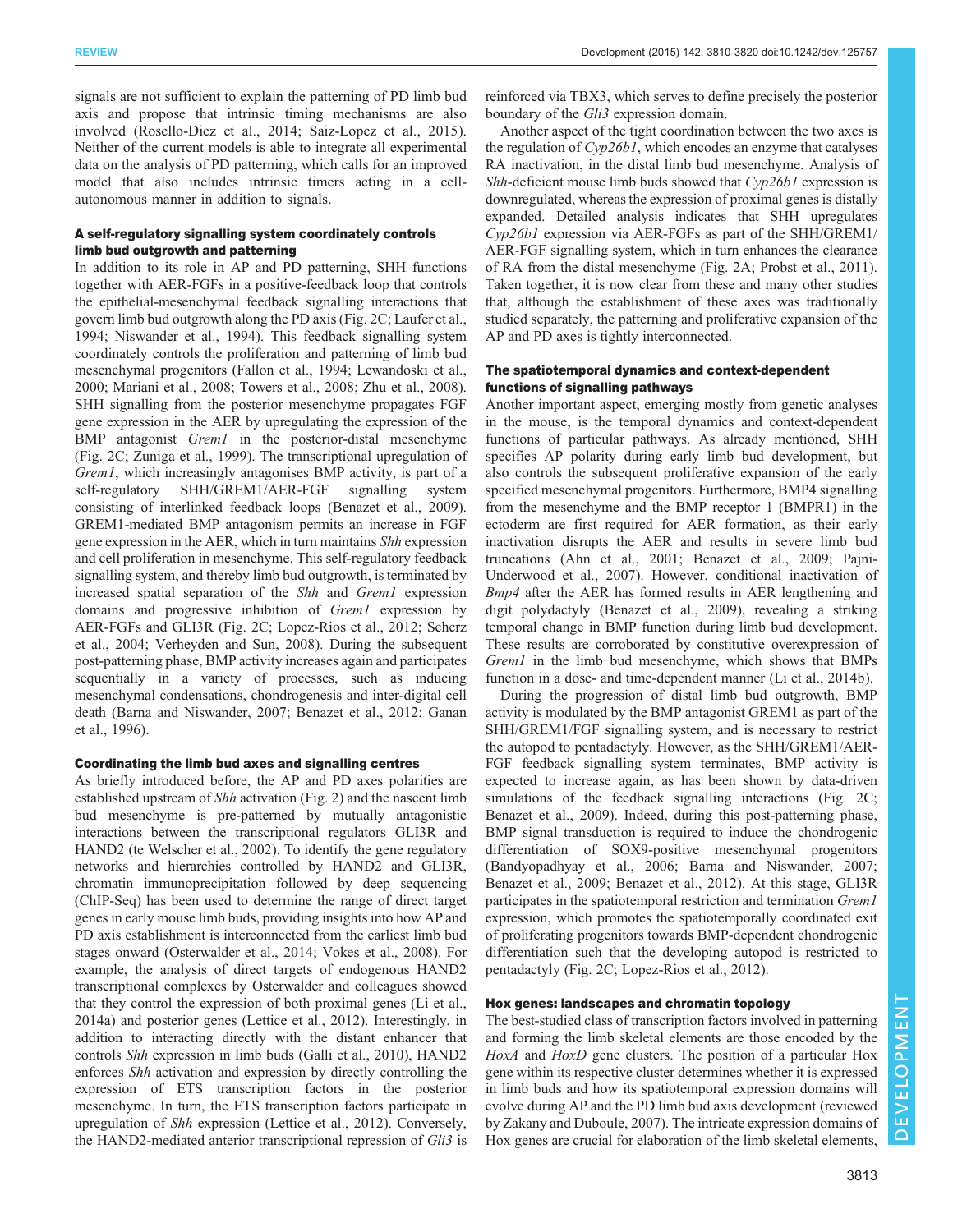and the cis-regulatory circuitry underlying their complex transcriptional regulation has recently been uncovered using complex genetics in mice in combination with transcriptional and epigenetic profiling and analyses of chromosomal architecture (reviewed by [Noordermeer and Duboule, 2013](#page-9-0)).

The spatiotemporal expression of the 5'Hoxd gene cluster in mouse limb buds is regulated by multiple enhancers embedded in a larger genomic landscape. For example, seven enhancers in the HoxD gene cluster control the expression of 5'Hoxd genes in the presumptive digit area (referred to as 'distal limb' expression). For this reason they are referred to as 'distal enhancers', which are all located up to hundreds of kilobases 5′ of the gene cluster [\(Montavon](#page-9-0) [et al., 2011](#page-9-0)). These upstream enhancers loop to the proximal promoters of the  $5'$ Hoxd genes, as revealed by circularised chromatin conformation capture (4C) analysis ([Andrey et al.,](#page-8-0) [2013](#page-8-0)). This technique also showed that the loops of the distal enhancers are part of a higher order chromatin structure that is called a topological chromatin domain (see Box 2). These topological domains are functionally important: the expression of 5′Hoxd gene expression in the proximal and distal limb bud mesenchyme is regulated by two distinct domains, the so-called T-DOM and C-DOM encoding the clusters of telomeric and centromeric enhancers, respectively ([Andrey and Duboule, 2014](#page-8-0); [Andrey et al., 2013\)](#page-8-0). During early limb bud outgrowth, the telomeric enhancers of the T-DOM control proximal expression of the Hoxd8 to Hoxd11 genes (defined as 'early phase' Hox gene expression; [Zakany and](#page-10-0) [Duboule, 2007\)](#page-10-0). During progression of limb bud outgrowth and hand plate formation, the centromeric enhancers of the C-DOM act on the later activated and more distally restricted Hoxd12 and Hoxd13 genes. Some of the early activated genes, such as Hoxd11 and Hoxd9, shift their enhancer interactions from T-DOM to C-DOM, as T-DOM is no longer active during digit formation [\(Andrey](#page-8-0) [et al., 2013](#page-8-0)). This topological organisation of the Hox gene cluster appears to predate the duplication of the gene clusters during evolution, as the enhancers regulating the HoxA gene cluster are organised in similar topological domains [\(Berlivet et al., 2013](#page-8-0); [Lonfat et al., 2014](#page-9-0); [Woltering et al., 2014](#page-10-0)). Genetic analysis of the limb enhancers regulating the *HoxA* cluster, together with the determination of their position and characterisation of their topological domains, showed that inactivation of specific enhancers does not alter their contacts with the respective  $5'Hoxa$  genes [\(Berlivet et al., 2013\)](#page-8-0). For both Hox gene clusters, the same bimodal chromatin topology serves specific regulation of proximal and distal limb expression and identity, suggesting a common ancient *cis*regulatory topology [\(Berlivet et al., 2013;](#page-8-0) [Lonfat et al., 2014](#page-9-0); [Woltering et al., 2014](#page-10-0)). The functional importance of 3D chromatin architecture is corroborated by the fact that single isolated enhancers fail to recapitulate accurately the expression patterns of 5'Hoxd and 5′Hoxa genes in limb buds (for example, see [Montavon et al.,](#page-9-0) [2011](#page-9-0)). These studies are beginning to reveal how multiple enhancers act together to orchestrate the spatiotemporal dynamics of 5′Hox gene expression.

More recent genome-wide approaches and studies of specific loci have identified a large number of other genomic landscapes and gene deserts that harbour multiple enhancers (e.g. [Ghavi-Helm](#page-9-0) [et al., 2014;](#page-9-0) Fgf8: [Marinic et al., 2013;](#page-9-0) Grem1 mesenchyme expression: [Li et al., 2014b;](#page-9-0) [Zuniga et al., 2012\)](#page-10-0). Moreover, the distant enhancers controlling the expression of Shh, Bmp7 and Tfap2c genes in limb buds are also embedded in large topological domains ([Anderson et al., 2014;](#page-8-0) [Lettice et al., 2003, 2002](#page-9-0); [Tsujimura et al., 2015](#page-10-0)). Detailed analysis of the 3D chromatin architecture of genes expressed in limb buds should reveal whether the principles underlying the regulation of HoxA and HoxD gene clusters are indicative of a more general mechanism of gene regulation by distant enhancers.

## Data-driven simulations of limb bud development and digit patterning

Recent studies using data-driven simulations of limb bud development are also providing new insights into the underlying growth-regulatory and patterning mechanisms. A classic example of the impact of modelling on our understanding of development relates to Lewis Wolpert's morphogen hypothesis (the 'French Flag' model; [Wolpert, 1969\)](#page-10-0). To explain the altered digit patterns resulting from numerous cutting and pasting experiments performed in chicken wing buds, Wolpert concluded that the polarising region must produce a diffusible morphogen that patterns responding cells and acts at a distinct threshold, providing them with so-called 'positional information' (reviewed in detail by [Green and](#page-9-0) [Sharpe, 2015\)](#page-9-0). His model could not only explain these grafting experiments, but also inspired the search for the elusive morphogen – SHH [\(Riddle et al., 1993\)](#page-10-0). Now that all of the major pathways controlling limb bud development appear to have been identified, we can use results from experimental studies to model and simulate limb bud development. As discussed before, the different signalling pathways are interconnected in space and time, and although we have sophisticated genetic and other tools to manipulate limb bud development, the sheer spatiotemporal complexity of interactions and networks is currently impossible to grasp by experimental and genetic manipulation alone. Therefore, data-driven mathematical simulations can complement the ongoing molecular and genetic analyses of limb development.

Turing's self-organising reaction-diffusion model, another model that has fascinated developmental biologists for decades (reviewed in detail by [Green and Sharpe, 2015; Kondo and Miura, 2010\)](#page-9-0), has also provided interesting insights into the molecular interactions underlying the patterning and formation of digits [\(Fig. 3](#page-5-0)). In the reaction-diffusion model, an activator and an inhibitor interact, resulting in the establishment of a periodic pattern from an initially homogenous state. This system allows simulation of repetitive structures with the properties of a self-organising system ([Fig. 3\)](#page-5-0). Initially, it was proposed that the pattern of the cartilage models of the future limb skeletal elements could be determined by a Turingtype patterning system, in which TGFβ signals would act as 'activator' molecules [\(Leonard et al., 1991](#page-9-0); [Miura and Shiota,](#page-9-0)

Box 2. Cis-regulatory landscapes and chromatin topology Gene expression is regulated by non-coding sequences called cisregulatory modules (CRMs) that may be located rather distantly from proximal promoters. CRMs that drive expression of a reporter gene in transgenic animals (e.g. mice or zebrafish) in a specific pattern are referred to as transcriptional enhancers. A distant enhancer interacts with the promoter region by chromatin looping. During limb bud development, the limb bud-specific expression of certain genes, such as Shh, is controlled by a single distant enhancer ([Lettice et al., 2003](#page-9-0)), whereas others, such as Hox genes and Fgf8, are controlled by multiple enhancers [\(Marinic et al., 2013](#page-9-0); [Montavon et al., 2011](#page-9-0)). Several enhancers, located several hundred kilobases up- or downstream of the gene, can loop simultaneously to the promoter region to regulate expression. Studies using Hi-C, a technique that allows the identification of all active chromatin interactions on a genomic scale ([Lieberman-Aiden](#page-9-0) [et al., 2009](#page-9-0)), have shown that these multiple interactions occur coordinately within what is called a topological chromatin domain (see text and [Fig. 4;](#page-6-0) [Dixon et al., 2012\)](#page-9-0).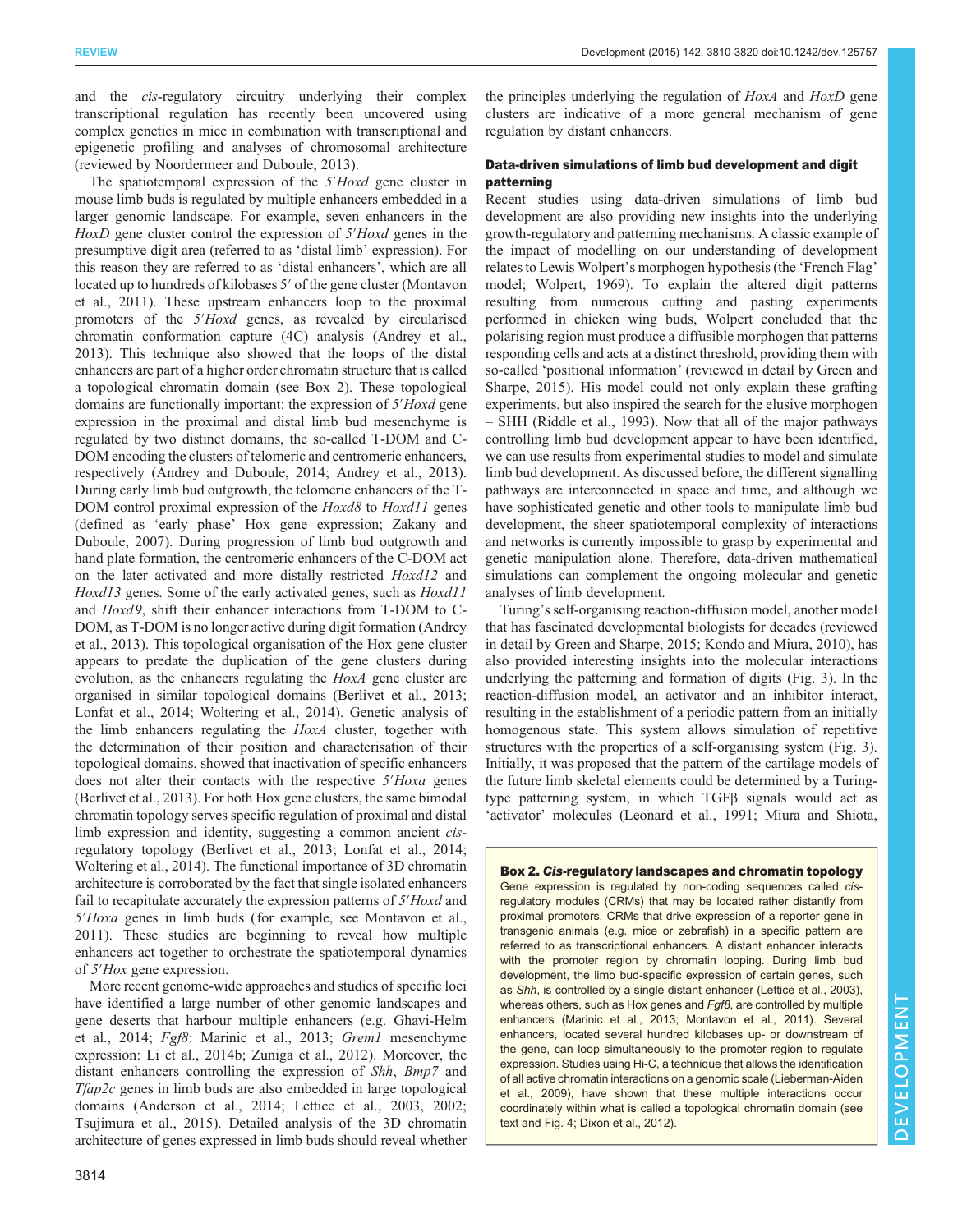<span id="page-5-0"></span>

Fig. 3. Data-driven simulations of digit patterning. During hand plate development, the formation of digit ray primordia involves condensation of SOX9-positive digit progenitors (red), WNT signal transduction in the interdigit mesenchyme (green stripes) and BMP signalling from the interdigit (orange stripes) to the digit progenitors. WNT signal transduction inhibits Sox9 expression in the prospective interdigit mesenchyme, and BMPs are expressed by the interdigit mesenchyme and signal to upregulate the expression of Sox9 specifically in the digit-forming mesenchyme. Simulations of the resulting three-node Turing system can explain the periodic nature of the SOX9-positive digit ray primordia. Simulations and genetic analysis also reveal the important modulatory role of distal HOX transcription factors and AER-FGF signalling.

[2000](#page-9-0)). However, these studies were done in micromass cultures, which are simplistic systems for studying chondrogenic differentiation *in vitro* but not spatial patterning *in vivo*. More recently, Turing network simulations were taken much further and have been used to model the results of genetic and experimental manipulation of digit patterning ([Raspopovic et al., 2014](#page-10-0); [Sheth](#page-10-0) [et al., 2012\)](#page-10-0). These studies addressed whether the repeated pattern of digit/non-digit mesenchymal progenitors could be generated by a Turing-type mechanism. Previous studies had established that the limbs of mice lacking the transcriptional regulator Gli3 are polydactylous ([Hui and Joyner, 1993;](#page-9-0) [Schimmang et al., 1992\)](#page-10-0). Interestingly, increasing genetic reduction of distal Hox genes in the context of Gli3-deficient limb buds results in progressively more severe polydactyly with digits becoming thinner and more densely packed [\(Sheth et al., 2012\)](#page-10-0). One possible explanation for this striking progression of digit phenotypes was that an (unknown) Turing-based digit patterning system control point was disrupted by changing the Hox gene dosage in the context of the Gli3-deficiency. This in turn would alter the 'tuning' of the wavelength and thereby digit periodicity and width. This proposal was indeed substantiated by data-driven model simulations, which provided evidence in favour of an intrinsically self-organising Turing-type mechanism operating during digit patterning. These simulations proposed that the wavelength (digit width) is modulated by distal Hox genes and AER-FGFs (Fig. 3; [Sheth et al., 2012](#page-10-0)). Although this study provided evidence in favour of a Turing-type system, the nature of the two postulated Turing signals was not addressed. By combining fluorescence-activated cell sorting (FACS) and transcriptome analysis of mouse limb bud mesenchymal cells with experimental manipulation and model simulations, [Raspopovic and colleagues](#page-10-0) [\(2014\)](#page-10-0) provided convincing evidence for both the BMP and WNT signalling pathways being integral parts of a Turing-type digit patterning system (Fig. 3). In addition, they showed that the transcriptional regulator SOX9 is an integral part of what appears to be a three-node Turing system (Fig. 3). The dynamic and periodic expression of Sox9 in the autopod territory is positively regulated by BMPs and marks the positions of the future digits. BMP ligands,

which are expressed in the interdigit mesenchyme, signal to the SOX9-positive digit progenitors. By contrast, WNT signal transduction in the interdigit mesenchyme inhibits Sox9 expression and thereby the formation of digit primordia (i.e. is out of phase with SOX9; [Raspopovic et al., 2014\)](#page-10-0).

Other data-driven simulations have been used to evaluate different aspects of limb patterning. A study by [Uzkudun et al.](#page-10-0) [\(2015\)](#page-10-0) simulated the progress zone and two-signal models for PD patterning and performed virtual perturbations that mimic real experimental manipulations. These simulations led the authors to conclude that the model best explaining the experimentally observed expression patterns of proximal and distal markers is a so-called 'cross-over model' whereby expression of a distal marker is controlled by proximal signals while proximal markers are controlled by distal signals. This cross-over model incorporates the timing component of the progress zone model and the morphogen gradient component of the two-signal model [\(Uzkudun et al., 2015\)](#page-10-0). Given the significant predictive power of these data-driven models, it will be fascinating to simulate the spatiotemporal kinetics of complex gene networks during progression of limb bud development and explore their potential for *in silico* genetics [\(Green and Sharpe, 2015](#page-9-0); [Iber and Zeller, 2012\)](#page-9-0).

#### Molecular insights into the fin-to-limb transition

The origin of tetrapod limbs is of considerable fascination, as it enabled originally aquatic vertebrates to colonise land. The fossil record shows that fins evolved progressively more distal structures from ∼400 million years ago. The first ancestral tetrapods had up to eight digit-like structures [\(Coates and Clack, 1990\)](#page-8-0). That tetrapod limbs evolved from fish paired fins is evident as both develop from morphologically similar embryonic buds and exhibit striking molecular similarities [\(Davis et al., 2007;](#page-9-0) [Sordino et al., 1995\)](#page-10-0). However, one major difference between the fin and limb buds concerns the fate of the AER. During fin bud development in pairedfin fishes, an AER develops and promotes cell proliferation and the outgrowth of mesenchyme, which differentiates into endoskeletal elements as seen in limb development [\(Grandel and Schulte-](#page-9-0)[Merker, 1998\)](#page-9-0). In contrast to the AER in tetrapods, which is maintained during limb bud outgrowth, the AER in fish fin buds differentiates into an extended structure, the apical ectoderm fold (AEF), which lifts off the mesenchyme at an early stage and elongates to give rise to the dermoskeleton ([Thorogood, 1991\)](#page-10-0). Studies have shown that the repeated experimental removal of the AEF from zebrafish fin buds results in increased mesenchymal cell proliferation and excessive elongation of the mesenchyme, suggesting that prolonged exposure to AER signals induces distal elongation of mesenchyme and the endoskeleton ([Yano et al.,](#page-10-0) [2012\)](#page-10-0). By contrast, overexpression of the distal hoxd13a gene in fin buds reduces the size of the AEF and distal expansion of chondrogenic tissue [\(Freitas et al., 2012\)](#page-9-0). Two rows of rigid fibrils called actinotrichia keep the AEF straight, and the knockdown of two genes essential for their formation, actinodin1 and -2 (and1/2), results in a defective AEF ([Zhang et al., 2010a\)](#page-10-0). The loss of and 1/2 also causes expansion of the hoxd13a and shh expression domains and a significant reduction in *gli3* expression. Although actinodin genes are present in teleosts and in elephant sharks they are absent from extant tetrapods, suggesting that AEF impairment and/or the inactivation of actinodin genes may have been important during the fin-to-limb transition. This analysis suggests that the polydactylous fossils of early aquatic tetrapods could have formed by extending the expression of genes such as Shh and Hox genes as a consequence of losing of a functional AEF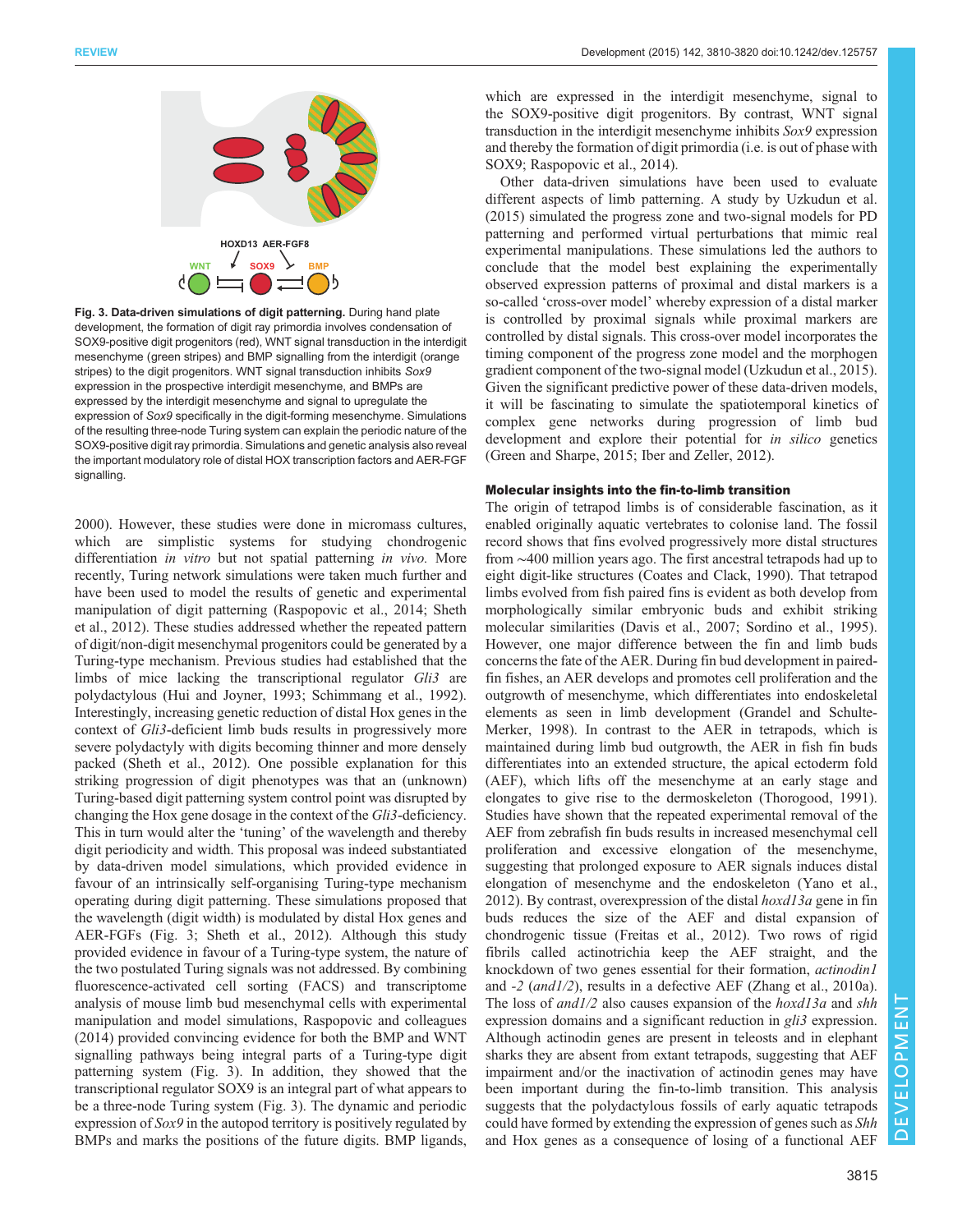<span id="page-6-0"></span>[\(Zhang et al., 2010a\)](#page-10-0). A comparison of the expression patterns of genes in the regulatory networks that pattern fin and limb buds should provide further insight into the changes underlying the finto-limb transition.

A recent study by [Onimaru et al. \(2015\)](#page-9-0) shows that during AP pre-patterning, Gli3 is not repressed in the posterior mesenchyme in fin buds of catsharks, in contrast to mouse limb buds, despite the fact that Hand2 is expressed posteriorly in fin buds. In this study, it was shown that the catshark *Gli3* enhancer active in fin buds lacks the elements normally responding to repressor activity, which underlies the observed posterior mesenchymal Gli3 expression. Comparative analysis of the genome-wide spectrum of fin/limb bud enhancers will be necessary to understand how these enhancers evolved to control the spatiotemporal gene expression that is observed in the fin buds and limb buds of extant species.

It should be noted, however, that the fin skeletons of extant fish and the limbs of modern tetrapods are very different, making the identification of true homologies difficult. For example, the endoskeleton of teleost pectoral fins is composed of long proximal radials, followed by smaller distal radials. Lobe-finned fish, which share a common ancestor with tetrapods, have a similar but more elaborate endoskeleton (Fig. 4A,B; [Thorogood, 1991\)](#page-10-0). Although palaeontological data suggest progressive evolution of the bony elements of fins towards limb skeletal elements, it has proven difficult to determine by molecular analysis whether the tetrapod distal limb skeletal structures (carpals and digits) are homologous to or derived from teleost radials, or whether they arose de novo. Several of the seven distal limb enhancers controlling expression of the Hoxd gene cluster in tetrapod limb buds [\(Montavon et al., 2011\)](#page-9-0) have been identified in teleosts ([Amemiya et al., 2013](#page-8-0); [Gehrke et al.,](#page-9-0) [2015](#page-9-0); [Schneider et al., 2011\)](#page-10-0). This points to their evolutionary ancient nature, whereas the others could have arisen de novo in tetrapods. However, the genomes of living teleosts vary considerably, and sequence comparisons alone are not sufficient to evaluate the extent to which enhancers are conserved between fish and tetrapods. To overcome this, the chromatin topologies of the zebrafish HoxA and HoxD gene clusters have recently been analysed [\(Woltering et al., 2014](#page-10-0)). This study revealed that the zebrafish Hox clusters exhibit a bimodal topology strikingly similar to that in mice (Fig. 4C), which points to an ancient origin of the Hox chromatin topology that controls distal limb and digit development in tetrapods. To assess the extent to which a teleost Hox gene cluster is functional in mouse limb buds, the puffer fish Hoxd and Hoxa clusters were expressed in transgenic mice. The teleost distal Hox genes are indeed expressed in mouse limb buds, but their expression failed to extend into the forming hand plate. These data led [Woltering et al. \(2014\)](#page-10-0) to conclude that the distal radials of teleost fish are not the homologues of tetrapod digits (Fig. 4).

[Gehrke et al. \(2015\)](#page-9-0) reached a different conclusion by investigating Hox gene regulation in the spotted gar, which belongs to a lineage that diverged from teleosts such as zebrafish and puffer fish before the teleost genome was duplicated ([Braasch](#page-8-0) [et al., 2014\)](#page-8-0). This study identifies the potentially orthologous distal enhancers for both Hox clusters, and these spotted gar distal enhancers are able to drive the expression of a reporter well into the hand plates of transgenic mouse embryos. In addition, an orthologous distal enhancer from the coelacanth, which is more closely related to tetrapods than to teleosts, is also partially active in hand plates of transgenic mouse embryos ([Amemiya et al., 2013\)](#page-8-0). The study by Gehrke and colleagues points to a potentially ancient origin of what might have become the digit enhancer in tetrapods



Fig. 4. Enhancers and topological chromatin domains controlling HoxD locus expression are conserved between teleost fishes and tetrapods. (A) Representation of a teleost (zebrafish) pectoral fin bud, highlighting its mesenchyme (red for proximal, orange for distal) and apical ectodermal fold (AEF, blue) and the formation of fin radials (red for proximal, orange for distal) and the dermoskeleton (grey). The HoxD gene cluster regulating fin development is schematically shown. The 5′ and 3′ cis-regulatory domains, which harbour enhancers that are conserved between teleosts and tetrapods, are shown. The distal (5′ orange disks) and proximal (3′ red disks) enhancers are located within the C-DOM (orange pyramid) and T-DOM (red pyramid) topological domains that correspond to early and late phase transcriptional enhancing activities, respectively. (B) Hypothetical representation of a coelacanth pectoral fin bud, showing its proximal mesenchyme (red), enlarged distal mesenchyme (orange) and AEF (blue), and its fin with more elaborate fin radials. The bi-modal chromatin topology of the HoxD cluster is conserved, although additional enhancers (orange squares) that may control the distal expansion of Hox expression (as compared with teleosts) are also detected in the coelacanth's genome. (C) Scheme of a tetrapod limb bud at the hand plate stage, showing the proximal mesenchyme (red, giving rise to stylopod and zeugopod), digit territory (yellow) and AER (blue). A tetrapod forelimb skeleton with its long bones (red) and carpals and digits (yellow) is also shown. The tetrapod Hoxd cluster has a chromatin architecture similar to that found in teleosts (A). The characteristic bi-model chromatin topology contains both conserved and novel distal enhancers (yellow rhomboids). It is debatable whether the distal radials of teleosts (orange) and digits of tetrapods (yellow) are homologous structures. Either novel distal enhancers transformed distal radials into digits, or digits were generated de novo from more distal mesenchyme (modified from [Schneider and Shubin, 2013; Woltering et al.,](#page-10-0) [2014\)](#page-10-0).

and suggests that the so-called late phase, i.e. distal Hox expression domains, in mice and fish could be homologous ([Amemiya et al.,](#page-8-0) [2013;](#page-8-0) [Gehrke et al., 2015](#page-9-0)). Obviously, more molecular analysis using enhancers from different fish lineages and the orthologous enhancers from genes other than Hox genes must be identified in fish and tested in transgenic mouse limb buds in order to understand the extent to which distal fin and limb structures might be orthologous or not and what might be the true evolutionary novelties in the making of tetrapod digits.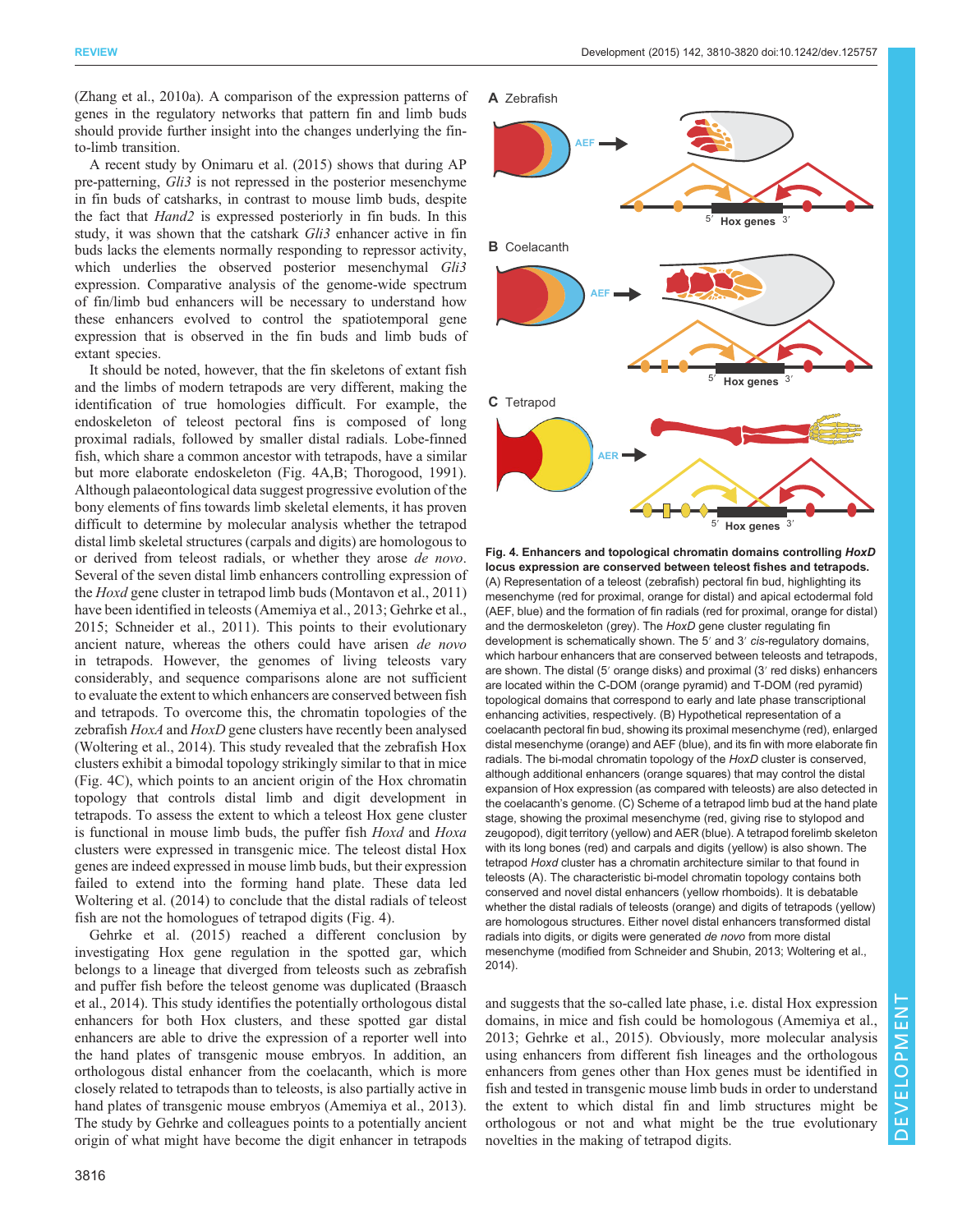### <span id="page-7-0"></span>Digit reductions during tetrapod evolution

The colonisation of land also required adaptation to different habitats, which resulted in diversification of the basic pentadactylous bauplan of tetrapod limbs. Over evolutionary time, tetrapod limbs were adapted to a multitude of specialised uses, such as running, digging, swimming, flying and grasping. In extant tetrapods, the number of digits varies from predominantly five (e.g. humans) to one (e.g. horses). Recently, progress has been made in understanding the molecular alterations underlying digit reductions in different tetrapod species and clades. For example, digit reductions and loss have been studied in evolutionarily closely related lizards by comparing Shh expression in the embryonic limb buds of skinks with two to five digits [\(Shapiro et al., 2003\)](#page-10-0). This analysis showed that the temporal window of Shh expression is progressively shorter when comparing limb bud development in five-toed skinks with that in skinks with fewer toes (Fig. 5A). By contrast, no changes in the kinetics of Shh expression (or the expression of other select posterior genes) are observed in the limb buds of birds and crocodiles that also lost digits during evolution [\(de](#page-9-0) [Bakker et al., 2013](#page-9-0)).

Recently, the molecular mechanisms underlying the digit reductions and loss observed in ungulates, such as pigs (which possess four toes), cows and camels (two toes), horses (one toe) and the three-toed jerboa, have been analysed ([Cooper et al., 2014\)](#page-9-0). Analysis of key digit patterning genes such as Hoxd13, and of Shh and its transcriptional targets Ptch1 and Gli1, showed that their expression was not significantly altered in age-matched limb buds of camel, horse and jerboa embryos in comparison to that in their

mouse counterparts ([Cooper et al., 2014](#page-9-0)). Only in pig limb buds, the transcriptional up-regulation of the SHH targets Ptch1 and Gli1 was altered, similar to bovine limb buds (see below; [Lopez-Rios et al.,](#page-9-0) [2014\)](#page-9-0) This suggests that, at least in camel, horse and jerboa limb buds, digit loss cannot be attributed to a simple patterning defect. Another mechanism that controls digit numbers is inter-digital apoptosis, which occurs during post-patterning and is controlled by BMP signalling. Indeed, inter-digital apoptosis is increased and the regions with active BMP signalling expanded in the autopods of camel, horse and jerboa limb buds in comparison to the mouse [\(Cooper et al., 2014\)](#page-9-0).

What, then, might explain the digit loss observed in pigs? Pigs are artiodactyls, i.e. they belong to even-toed ungulates, which also include bovine species. A recent in-depth molecular analysis of bovine limb bud development showed that the failure to upregulate Ptch1 expression in the limb bud mesenchyme disrupts the sensing of SHH signalling, which is paralleled by a striking molecular loss of AP asymmetry ([Lopez-Rios et al., 2014\)](#page-9-0). In fact, the specific inactivation of Ptch1 in the mouse limb bud mesenchyme phenocopies the molecular loss of asymmetry and digit reductions. Lopez-Rios and colleagues used 4C-seq analyses to identify a limb regulatory module (LRM) that controls the upregulation of Ptch1 during mouse limb bud outgrowth and hand plate formation. The activity of the mouse LRM and the orthologous bovine LRM was assessed in transgenic mice, revealing that the activity of the bovine LRM had degenerated to low levels. This striking change provides a straightforward molecular explanation for the failure to upregulate *Ptch1* expression in the mesenchyme of



Fig. 5. Different modes of digit reduction in tetrapods. Digit reduction has been suggested to occur using the following different modes: (A) modulation of Shh expression; (B) modulation of inter-digital apoptosis; or (C) modulation of Ptch1 expression. (A) The skink family Hemiergis encompasses closely related species that have maintained between two and five toes. Upper panel: Scheme of the forefoot skeletons of Hemiergis initialis (a five-toed skink; left) and Hemiergis quadrilineata (a two-toed skink; right). Lower panel: Molecular analysis shows that Shh expression is initially similar, but terminates prematurely in the limb buds of the skinks with reduced digit numbers. (B) Upper panel: Scheme of a Mus musculus (mouse; left) and Equus ferus (horse; right) forelimb skeleton. Lower panel: the area of BMP-induced apoptosis is significantly increased in the interdigit mesenchyme of horse limb buds in to the mouse. (C) Upper panel: Scheme of a Mus musculus (left) and Bos taurus (bovine; right) forelimb skeleton. Lower panel: Ptch1 expression in the mesenchyme of bovine limb buds (right) is much reduced in comparison to its mouse counterpart (left). A limb bud-specific cis-regulatory module (LRM) controls the transcriptional upregulation of Ptch1 in the distal mesenchyme of mouse limb buds. By contrast, the bovine LRM has functionally degenerated and is unable to upregulate expression in the distal limb bud mesenchyme. The failure to upregulate mesenchymal Ptch1 expression also underlies the early loss of AP asymmetry in the limb buds of bovine and pig embryos, which are both artiodactyls.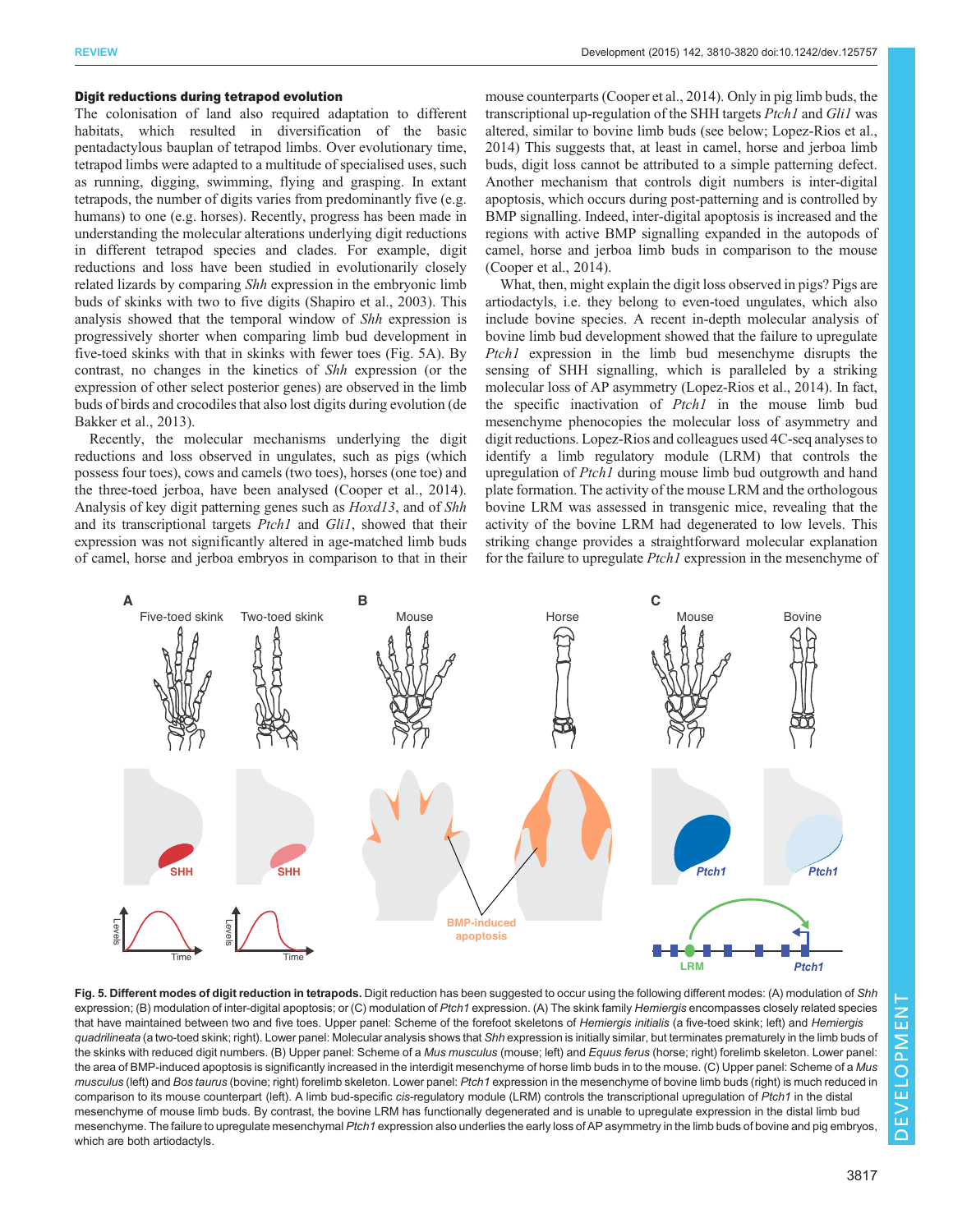<span id="page-8-0"></span>bovine and pig limb buds and the resulting inability to properly sense the morphogenetic SHH signal ([Lopez-Rios et al., 2014\)](#page-9-0). The fossil record suggests that the loss of asymmetry probably preceded the loss of digits in artiodactyls, as some of the early artiodactyls retained pentadactyly while having lost asymmetry of the middle digits, which is a defining feature of the paraxonic limb skeleton of extant artiodactyls (for more details, see [Lopez-Rios et al., 2014](#page-9-0)).

In summary, at least three distinct molecular mechanisms underlie alterations in digit patterning and reductions in extant tetrapods. Two of these directly alter SHH signalling, either by shortening morphogenetic signalling [\(Fig. 5A](#page-7-0)) or by interfering with the sensing of SHH signalling [\(Fig. 5](#page-7-0)C), with both resulting in digit patterning defects. By contrast, the third mechanism involves a post-patterning defect that eliminates digit progenitors by BMPinduced apoptosis [\(Fig. 5](#page-7-0)B).

#### **Conclusions**

Since the properties of the AER were discovered by John Saunders in the middle of the last century, studies of limb development have constantly been at the forefront of providing insight into the principles that govern vertebrate organogenesis. Indeed, the ongoing characterisation of the gene regulatory networks that control limb development continues to further our deep understanding of the complex processes that govern organ development and the causal alterations resulting in congenital malformations and disease. The knowledge gained from these studies is also relevant to regenerative medicine and tissue engineering, in particular to the generation of cartilage and bone from stem and progenitor cells.

The research described here represents only part of the very diverse research and comprehensive analysis of fish fin and tetrapod limb development; I have chosen to highlight only the new and exciting directions. Nevertheless, it is clear that more challenges and hurdles lie ahead if we are to arrive at a comprehensive understanding of limb bud organogenesis. For example, real-time live imaging of chicken limb buds represents a great advance to gain better insight into the cellular changes occurring during the progression of limb bud morphogenesis. However, as the chicken is not a genetically amenable model, these live-imaging techniques must be adapted to mouse limb buds in culture. Furthermore, whereas many of the network regulatory interactions had been previously based on gene expression patterns and genetic interactions, we now have the biochemical tools at hand to identify the range of direct transcriptional targets and interacting proteins regulated by these network interactions. One major challenge is to assign the often very distant enhancers to their target genes, but recent advances in techniques that allow the study of the kinetics of epigenetic modifications and chromatin architecture make this possible. As the expression of genes is often controlled by multiple enhancers scattered in large landscapes with changing activities over time, analysis of the epigenetic mechanisms that regulate promoter-enhancer interactions is key for understanding gene regulation during limb bud development. The next generation genomic tools available will also allow the identification of enhancers in non-model organisms, and new genome-editing tools may make some of these amenable to genetic manipulation. This will facilitate the analysis of how such enhancers might have evolved during tetrapod limb evolution and diversification. It should be noted, however, that these 'omic' based studies are creating ever-expanding datasets and gene networks that render the understanding of increasingly complex processes difficult. We thus need more elaborate mathematical modelling, simulations and bioinformatics tools if we want to grasp

the cellular and molecular complexity that underpins the formation of the versatile structure that has enabled me to write this text.

#### Acknowledgements

As this Review focuses on various aspects of limb bud development and describes some of the recent findings in the field, I apologise to all the researchers whose work could not be cited. Nora Gamper is thanked for providing the artwork. I am grateful to Rolf Zeller for illuminating discussions, and to the reviewers for insightful comments and excellent suggestions for improving the manuscript.

## Competing interests

The author declares no competing or financial interests.

### Funding

A.Z. acknowledges the financial support of the Swiss National Fund and the University of Basel.

#### References

- [Agarwal, P., Wylie, J. N., Galceran, J., Arkhitko, O., Li, C., Deng, C., Grosschedl,](http://dx.doi.org/10.1242/dev.00191) R. and Bruneau, B. G. [\(2003\). Tbx5 is essential for forelimb bud initiation](http://dx.doi.org/10.1242/dev.00191) [following patterning of the limb field in the mouse embryo.](http://dx.doi.org/10.1242/dev.00191) Development 130, [623-633.](http://dx.doi.org/10.1242/dev.00191)
- Ahn, S. and Joyner, A. L. [\(2004\). Dynamic changes in the response of cells to](http://dx.doi.org/10.1016/j.cell.2004.07.023) [positive hedgehog signaling during mouse limb patterning.](http://dx.doi.org/10.1016/j.cell.2004.07.023) Cell 118, 505-516.
- Ahn, K., Mishina, Y., Hanks, M. C., Behringer, R. R. and Crenshaw, E. B.III. (2001). BMPR-IA signaling is required for the formation of the apical ectodermal ridge and dorsal-ventral patterning of the limb. Development 128, 4449-4461.
- Amemiya, C. T., Alfö[ldi, J., Lee, A. P., Fan, S., Philippe, H., MacCallum, I.,](http://dx.doi.org/10.1038/nature12027) [Braasch, I., Manousaki, T., Schneider, I., Rohner, N. et al.](http://dx.doi.org/10.1038/nature12027) (2013). The African [coelacanth genome provides insights into tetrapod evolution.](http://dx.doi.org/10.1038/nature12027) Nature 496, [311-316.](http://dx.doi.org/10.1038/nature12027)
- [Anderson, E., Devenney, P. S., Hill, R. E. and Lettice, L. A.](http://dx.doi.org/10.1242/dev.108480) (2014). Mapping the [Shh long-range regulatory domain.](http://dx.doi.org/10.1242/dev.108480) Development 141, 3934-3943.
- Andrey, G. and Duboule, D. [\(2014\). SnapShot: Hox gene regulation.](http://dx.doi.org/10.1016/j.cell.2014.01.060) Cell 156, [856-856.e851.](http://dx.doi.org/10.1016/j.cell.2014.01.060)
- [Andrey, G., Montavon, T., Mascrez, B., Gonzalez, F., Noordermeer, D., Leleu,](http://dx.doi.org/10.1126/science.1234167) [M., Trono, D., Spitz, F. and Duboule, D.](http://dx.doi.org/10.1126/science.1234167) (2013). A switch between topological [domains underlies HoxD genes collinearity in mouse limbs.](http://dx.doi.org/10.1126/science.1234167) Science 340, [1234167.](http://dx.doi.org/10.1126/science.1234167)
- Bandyopadhyay, A., Tsuji, K., Cox, K., Harfe, B. D.,Rosen, V. and Tabin, C. J. (2006). Genetic analysis of the roles of BMP2, BMP4, and BMP7 in limb patterning and skeletogenesis. PLoS Genet. 2, e216.
- Barna, M. and Niswander, L. [\(2007\). Visualization of cartilage formation: insight](http://dx.doi.org/10.1016/j.devcel.2007.04.016) [into cellular properties of skeletal progenitors and chondrodysplasia syndromes.](http://dx.doi.org/10.1016/j.devcel.2007.04.016) Dev. Cell 12[, 931-941.](http://dx.doi.org/10.1016/j.devcel.2007.04.016)
- Benazet, J. D. and Zeller, R. (2013). Dual requirement of ectodermal Smad4 during AER formation and termination of feedback signaling in mouse limb buds. Genesis 51, 660-666.
- [Benazet, J.-D., Bischofberger, M., Tiecke, E., Goncalves, A., Martin, J. F.,](http://dx.doi.org/10.1126/science.1168755) Zuniga, A., Naef, F. and Zeller, R. [\(2009\). A self-regulatory system of interlinked](http://dx.doi.org/10.1126/science.1168755) [signaling feedback loops controls mouse limb patterning.](http://dx.doi.org/10.1126/science.1168755) Science 323, [1050-1053.](http://dx.doi.org/10.1126/science.1168755)
- [Benazet, J.-D., Pignatti, E., Nugent, A., Unal, E., Laurent, F. and Zeller, R.](http://dx.doi.org/10.1242/dev.084822) (2012). [Smad4 is required to induce digit ray primordia and to initiate the aggregation and](http://dx.doi.org/10.1242/dev.084822) [differentiation of chondrogenic progenitors in mouse limb buds.](http://dx.doi.org/10.1242/dev.084822) Development 139, [4250-4260.](http://dx.doi.org/10.1242/dev.084822)
- [Berlivet, S., Paquette, D., Dumouchel, A., Langlais, D., Dostie, J. and Kmita, M.](http://dx.doi.org/10.1371/journal.pgen.1004018) [\(2013\). Clustering of tissue-specific sub-TADs accompanies the regulation of](http://dx.doi.org/10.1371/journal.pgen.1004018) [HoxA genes in developing limbs.](http://dx.doi.org/10.1371/journal.pgen.1004018) PLoS Genet. 9, e1004018.
- [Braasch, I., Guiguen, Y., Loker, R., Letaw, J. H., Ferrara, A., Bobe, J. and](http://dx.doi.org/10.1016/j.cbpc.2014.01.005) Postlethwait, J. H. [\(2014\). Connectivity of vertebrate genomes: paired-related](http://dx.doi.org/10.1016/j.cbpc.2014.01.005) [homeobox \(Prrx\) genes in spotted gar, basal teleosts, and tetrapods.](http://dx.doi.org/10.1016/j.cbpc.2014.01.005) Comp. [Biochem. Physiol. C Toxicol. Pharmacol.](http://dx.doi.org/10.1016/j.cbpc.2014.01.005) 163, 24-36.
- [Capellini, T. D., Di Giacomo, G., Salsi, V., Brendolan, A., Ferretti, E., Srivastava,](http://dx.doi.org/10.1242/dev.02395) D., Zappavigna, V. and Selleri, L. [\(2006\). Pbx1/Pbx2 requirement for distal limb](http://dx.doi.org/10.1242/dev.02395) [patterning is mediated by the hierarchical control of Hox gene spatial distribution](http://dx.doi.org/10.1242/dev.02395) [and Shh expression.](http://dx.doi.org/10.1242/dev.02395) Development 133, 2263-2273.
- Charité, J., McFadden, D. G. and Olson, E. N. (2000). The bHLH transcription factor dHAND controls Sonic hedgehog expression and establishment of the zone of polarizing activity during limb development. Development 127, 2461-2470.
- [Chiang, C., Litingtung, Y., Harris, M. P., Simandl, B. K., Li, Y., Beachy, P. A. and](http://dx.doi.org/10.1006/dbio.2001.0346) Fallon, J. F. [\(2001\). Manifestation of the limb prepattern: limb development in the](http://dx.doi.org/10.1006/dbio.2001.0346) [absence of sonic hedgehog function.](http://dx.doi.org/10.1006/dbio.2001.0346) Dev. Biol. 236, 421-435.
- Coates, M. I. and Clack, J. A. [\(1990\). Polydactyly in the earliest known tetrapod](http://dx.doi.org/10.1038/347066a0) limbs. Nature 347[, 66-69.](http://dx.doi.org/10.1038/347066a0)
- Cohn, M. J., Izpisú[a-Belmonte, J.-C., Abud, H., Heath, J. K. and Tickle, C.](http://dx.doi.org/10.1016/0092-8674(95)90352-6) [\(1995\). Fibroblast growth factors induce additional limb development from the](http://dx.doi.org/10.1016/0092-8674(95)90352-6) [flank of chick embryos.](http://dx.doi.org/10.1016/0092-8674(95)90352-6) Cell 80, 739-746.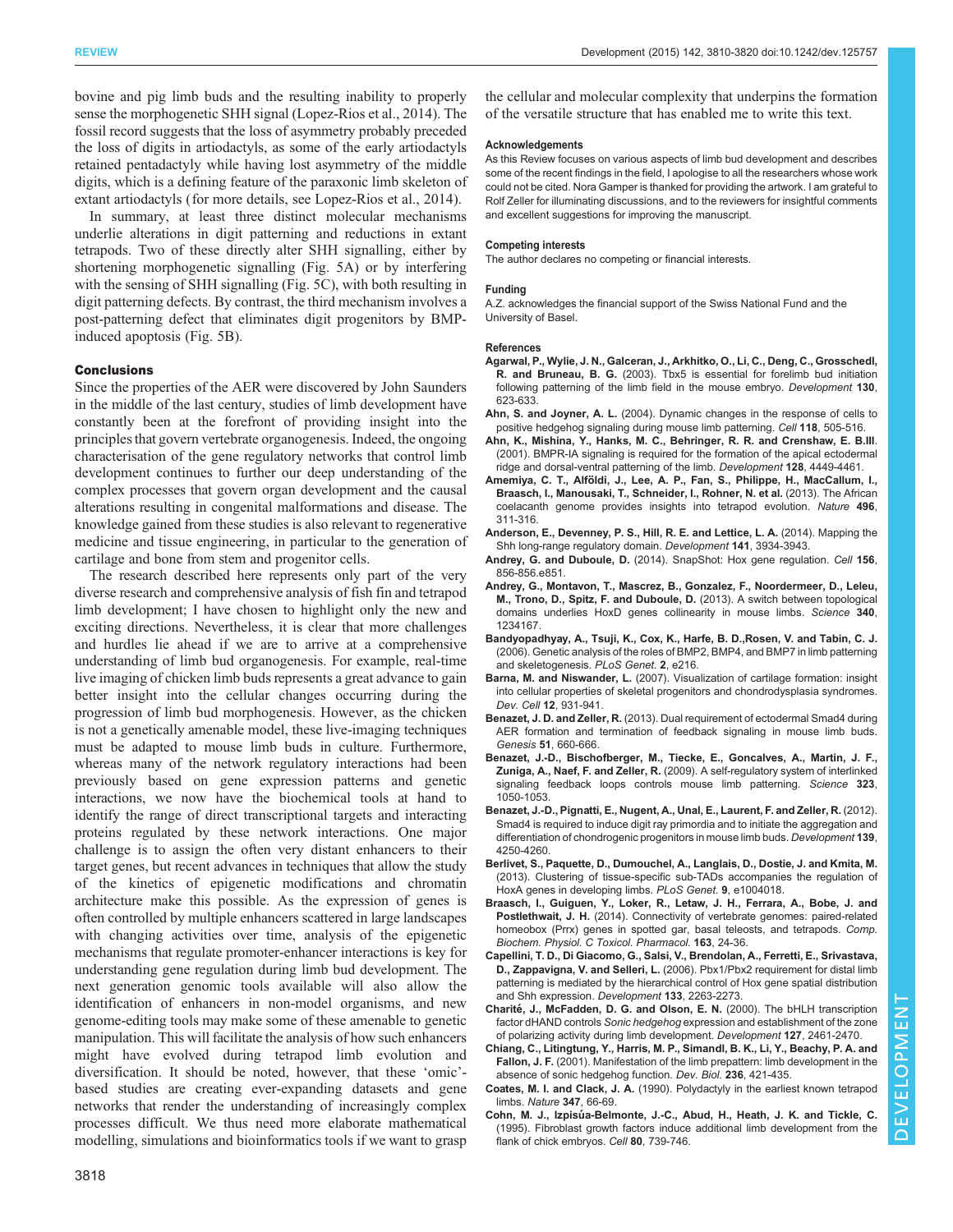- <span id="page-9-0"></span>[Cooper, K. L., Hu, J. K.-H., ten Berge, D., Fernandez-Teran, M., Ros, M. A. and](http://dx.doi.org/10.1126/science.1199499) Tabin, C. J. [\(2011\). Initiation of proximal-distal patterning in the vertebrate limb by](http://dx.doi.org/10.1126/science.1199499) [signals and growth.](http://dx.doi.org/10.1126/science.1199499) Science 332, 1083-1086.
- [Cooper, K. L., Sears, K. E., Uygur, A., Maier, J., Baczkowski, K.-S., Brosnahan,](http://dx.doi.org/10.1038/nature13496) [M., Antczak, D., Skidmore, J. A. and Tabin, C. J.](http://dx.doi.org/10.1038/nature13496) (2014). Patterning and post[patterning modes of evolutionary digit loss in mammals.](http://dx.doi.org/10.1038/nature13496) Nature 511, 41-45.
- Dahn, R. D. and Fallon, J. F. [\(2000\). Interdigital regulation of digit identity and](http://dx.doi.org/10.1126/science.289.5478.438) [homeotic transformation by modulated BMP signaling.](http://dx.doi.org/10.1126/science.289.5478.438) Science 289, 438-441.
- [Davis, M. C., Dahn, R. D. and Shubin, N. H.](http://dx.doi.org/10.1038/nature05838) (2007). An autopodial-like pattern of [Hox expression in the fins of a basal actinopterygian fish.](http://dx.doi.org/10.1038/nature05838) Nature 447, 473-476.
- [de Bakker, M. A. G., Fowler, D. A., den Oude, K., Dondorp, E. M., Navas, M. C. G.,](http://dx.doi.org/10.1038/nature12336) Horbanczuk, J. O., Sire, J.-Y., Szczerbińska, D. and Richardson, M. K. (2013). [Digit loss in archosaur evolution and the interplay between selection and](http://dx.doi.org/10.1038/nature12336) [constraints.](http://dx.doi.org/10.1038/nature12336) Nature 500, 445-448.
- [Dixon, J. R., Selvaraj, S., Yue, F., Kim, A., Li, Y., Shen, Y., Hu, M., Liu, J. S. and](http://dx.doi.org/10.1038/nature11082) Ren, B. [\(2012\). Topological domains in mammalian genomes identified by](http://dx.doi.org/10.1038/nature11082) [analysis of chromatin interactions.](http://dx.doi.org/10.1038/nature11082) Nature 485, 376-380.
- [Fallon, J. F., Lopez, A., Ros, M. A., Savage, M. P., Olwin, B. B. and Simandl, B. K.](http://dx.doi.org/10.1126/science.7908145) [\(1994\). FGF-2: apical ectodermal ridge growth factor for chick limb development.](http://dx.doi.org/10.1126/science.7908145) Science 264[, 104-107.](http://dx.doi.org/10.1126/science.7908145)
- Freitas, R., Gómez-Marín, C., Wilson, J. M., Casares, F. and Gómez-Skarmeta, J. L. [\(2012\). Hoxd13 contribution to the evolution of vertebrate appendages.](http://dx.doi.org/10.1016/j.devcel.2012.10.015) Dev. Cell 23[, 1219-1229.](http://dx.doi.org/10.1016/j.devcel.2012.10.015)
- Galli, A., Robay, D., Osterwalder, M., Bao, X., Bénazet, J.-D., Tariq, M., Paro, R., Mackem, S. and Zeller, R. [\(2010\). Distinct roles of Hand2 in initiating polarity and](http://dx.doi.org/10.1371/journal.pgen.1000901) [posterior Shh expression during the onset of mouse limb bud development.](http://dx.doi.org/10.1371/journal.pgen.1000901) PLoS Genet. 6[, e1000901.](http://dx.doi.org/10.1371/journal.pgen.1000901)
- Ganan, Y., Macias, D., Duterque Coquillaud, M., Ros, M. A. and Hurle, J. M. (1996). Role of TGF beta s and BMPs as signals controlling the position of the digits and the areas of interdigital cell death in the developing chick limb autopod. Development 122, 2349-2357.
- [Gehrke, A. R., Schneider, I., de la Calle-Mustienes, E., Tena, J. J., Gomez-Marin,](http://dx.doi.org/10.1073/pnas.1420208112) C., Chandran, M., Nakamura, T., Braasch, I., Postlethwait, J. H., Gómez-Skarmeta, J. L. et al. [\(2015\). Deep conservation of wrist and digit enhancers in](http://dx.doi.org/10.1073/pnas.1420208112) fish. [Proc. Natl. Acad. Sci. USA](http://dx.doi.org/10.1073/pnas.1420208112) 112, 803-808.
- [Ghavi-Helm, Y., Klein, F. A., Pakozdi, T., Ciglar, L., Noordermeer, D., Huber, W.](http://dx.doi.org/10.1038/nature13417) and Furlong, E. E. M. [\(2014\). Enhancer loops appear stable during development](http://dx.doi.org/10.1038/nature13417) [and are associated with paused polymerase.](http://dx.doi.org/10.1038/nature13417) Nature 512, 96-100.
- Grandel, H. and Schulte-Merker, S. [\(1998\). The development of the paired fins in](http://dx.doi.org/10.1016/S0925-4773(98)00176-2) [the zebrafish \(Danio rerio\).](http://dx.doi.org/10.1016/S0925-4773(98)00176-2) Mech. Dev. 79, 99-120.
- Green, J. B. A. and Sharpe, J. [\(2015\). Positional information and reaction-diffusion:](http://dx.doi.org/10.1242/dev.114991) [two big ideas in developmental biology combine.](http://dx.doi.org/10.1242/dev.114991) Development 142, 1203-1211.
- Gros, J. and Tabin, C. J. [\(2014\). Vertebrate limb bud formation is initiated by](http://dx.doi.org/10.1126/science.1248228) [localized epithelial-to-mesenchymal transition.](http://dx.doi.org/10.1126/science.1248228) Science 343, 1253-1256.
- [Harfe, B. D., Scherz, P. J., Nissim, S., Tian, H., McMahon, A. P. and Tabin, C. J.](http://dx.doi.org/10.1016/j.cell.2004.07.024) [\(2004\). Evidence for an expansion-based temporal Shh gradient in specifying](http://dx.doi.org/10.1016/j.cell.2004.07.024) [vertebrate digit identities.](http://dx.doi.org/10.1016/j.cell.2004.07.024) Cell 118, 517-528.
- [Hornstein, E., Mansfield, J. H., Yekta, S., Hu, J. K.-H., Harfe, B. D., McManus,](http://dx.doi.org/10.1038/nature04138) [M. T., Baskerville, S., Bartel, D. P. and Tabin, C. J.](http://dx.doi.org/10.1038/nature04138) (2005). The microRNA miR-[196 acts upstream of Hoxb8 and Shh in limb development.](http://dx.doi.org/10.1038/nature04138) Nature 438, 671-674.
- Hui, C.-C. and Joyner, A. L. [\(1993\). A mouse model of greig cephalopolysyndactyly](http://dx.doi.org/10.1038/ng0393-241) [syndrome: the extra-toesJ mutation contains an intragenic deletion of the Gli3](http://dx.doi.org/10.1038/ng0393-241) gene. [Nat. Genet.](http://dx.doi.org/10.1038/ng0393-241) 3, 241-246.
- Iber, D. and Zeller, R. [\(2012\). Making sense-data-based simulations of vertebrate](http://dx.doi.org/10.1016/j.gde.2012.11.005) limb development. [Curr. Opin. Genet. Dev.](http://dx.doi.org/10.1016/j.gde.2012.11.005) 22, 570-577.
- Kmita, M. and Duboule, D. [\(2003\). Organizing axes in time and space; 25 years of](http://dx.doi.org/10.1126/science.1085753) [colinear tinkering.](http://dx.doi.org/10.1126/science.1085753) Science 301, 331-333.
- Kmita, M., Tarchini, B., Zàkà[ny, J., Logan, M., Tabin, C. J. and Duboule, D.](http://dx.doi.org/10.1038/nature03648) [\(2005\). Early developmental arrest of mammalian limbs lacking HoxA/HoxD gene](http://dx.doi.org/10.1038/nature03648) function. Nature 435[, 1113-1116.](http://dx.doi.org/10.1038/nature03648)
- Kondo, S. and Miura, T. [\(2010\). Reaction-diffusion model as a framework for](http://dx.doi.org/10.1126/science.1179047) [understanding biological pattern formation.](http://dx.doi.org/10.1126/science.1179047) Science 329, 1616-1620.
- [Kozhemyakina, E., Ionescu, A. and Lassar, A. B.](http://dx.doi.org/10.1371/journal.pgen.1004072) (2014). GATA6 is a crucial [regulator of Shh in the limb bud.](http://dx.doi.org/10.1371/journal.pgen.1004072) PLoS Genet. 10, e1004072.
- [Laufer, E., Nelson, C. E., Johnson, R. L., Morgan, B. A. and Tabin, C.](http://dx.doi.org/10.1016/0092-8674(94)90030-2) (1994). [Sonic hedgehog and Fgf-4 act through a signaling cascade and feedback loop to](http://dx.doi.org/10.1016/0092-8674(94)90030-2) [integrate growth and patterning of the developing limb bud.](http://dx.doi.org/10.1016/0092-8674(94)90030-2) Cell 79, 993-1003.
- [Leonard, C. M., Fuld, H. M., Frenz, D. A., Downie, S. A., Massague, J. and](http://dx.doi.org/10.1016/0012-1606(91)90216-P) Newman, S. A. [\(1991\). Role of transforming growth factor-beta in chondrogenic](http://dx.doi.org/10.1016/0012-1606(91)90216-P) [pattern formation in the embryonic limb: stimulation of mesenchymal](http://dx.doi.org/10.1016/0012-1606(91)90216-P) [condensation and fibronectin gene expression by exogenenous TGF-beta and](http://dx.doi.org/10.1016/0012-1606(91)90216-P) [evidence for endogenous TGF-beta-like activity.](http://dx.doi.org/10.1016/0012-1606(91)90216-P) Dev. Biol. 145, 99-109.
- [Lettice, L. A., Horikoshi, T., Heaney, S. J. H., van Baren, M. J., van Der Linde,](http://dx.doi.org/10.1073/pnas.112212199) [H. C., Breedveld, G. J., Joosse, M., Akarsu, N., Oostra, B. A., Endo, N. et al.](http://dx.doi.org/10.1073/pnas.112212199) [\(2002\). Disruption of a long-range cis-acting regulator for Shh causes preaxial](http://dx.doi.org/10.1073/pnas.112212199) polydactyly. [Proc. Natl. Acad. Sci. USA](http://dx.doi.org/10.1073/pnas.112212199) 99, 7548-7553.
- [Lettice, L. A., Heaney, S. J. H., Purdie, L. A., Li, L., de Beer, P., Oostra, B. A.,](http://dx.doi.org/10.1093/hmg/ddg180) [Goode, D., Elgar, G., Hill, R. E. and de Graaff, E.](http://dx.doi.org/10.1093/hmg/ddg180) (2003). A long-range Shh [enhancer regulates expression in the developing limb and fin and is associated](http://dx.doi.org/10.1093/hmg/ddg180) [with preaxial polydactyly.](http://dx.doi.org/10.1093/hmg/ddg180) Hum. Mol. Genet. 12, 1725-1735.
- [Lettice, L. A., Williamson, I., Wiltshire, J. H., Peluso, S., Devenney, P. S., Hill,](http://dx.doi.org/10.1016/j.devcel.2011.12.010) [A. E., Essafi, A., Hagman, J., Mort, R., Grimes, G. et al.](http://dx.doi.org/10.1016/j.devcel.2011.12.010) (2012). Opposing [functions of the ETS factor family define Shh spatial expression in limb buds and](http://dx.doi.org/10.1016/j.devcel.2011.12.010) [underlie polydactyly.](http://dx.doi.org/10.1016/j.devcel.2011.12.010) Dev. Cell 22, 459-467.
- [Lewandoski, M., Sun, X. and Martin, G. R.](http://dx.doi.org/10.1038/82609) (2000). Fgf8 signalling from the AER is [essential for normal limb development.](http://dx.doi.org/10.1038/82609) Nat. Genet. 26, 460-463.
- [Li, D., Sakuma, R., Vakili, N. A., Mo, R., Puviindran, V., Deimling, S., Zhang, X.,](http://dx.doi.org/10.1016/j.devcel.2014.03.001) Hopyan, S. and Hui, C.-C. [\(2014a\). Formation of proximal and anterior limb](http://dx.doi.org/10.1016/j.devcel.2014.03.001) [skeleton requires early function of Irx3 and Irx5 and is negatively regulated by Shh](http://dx.doi.org/10.1016/j.devcel.2014.03.001) signaling. Dev. Cell **29**[, 233-240.](http://dx.doi.org/10.1016/j.devcel.2014.03.001)
- [Li, Q., Lewandowski, J. P., Powell, M. B., Norrie, J. L., Cho, S. H. and Vokes,](http://dx.doi.org/10.1242/dev.104299) S. A. [\(2014b\). A Gli silencer is required for robust repression of gremlin in the](http://dx.doi.org/10.1242/dev.104299) [vertebrate limb bud.](http://dx.doi.org/10.1242/dev.104299) Development 141, 1906-1914
- [Lieberman-Aiden, E., van Berkum, N. L., Williams, L., Imakaev, M., Ragoczy, T.,](http://dx.doi.org/10.1126/science.1181369) [Telling, A., Amit, I., Lajoie, B. R., Sabo, P. J., Dorschner, M. O. et al.](http://dx.doi.org/10.1126/science.1181369) (2009). [Comprehensive mapping of long-range interactions reveals folding principles of](http://dx.doi.org/10.1126/science.1181369) [the human genome.](http://dx.doi.org/10.1126/science.1181369) Science 326, 289-293.
- [Lonfat, N., Montavon, T., Darbellay, F., Gitto, S. and Duboule, D.](http://dx.doi.org/10.1126/science.1257493) (2014). [Convergent evolution of complex regulatory landscapes and pleiotropy at Hox](http://dx.doi.org/10.1126/science.1257493) loci. Science 346[, 1004-1006.](http://dx.doi.org/10.1126/science.1257493)
- [Lopez-Rios, J., Speziale, D., Robay, D., Scotti, M., Osterwalder, M.,](http://dx.doi.org/10.1016/j.devcel.2012.01.006) Nusspaumer, G., Galli, A., Hollä[nder, G. A., Kmita, M. and Zeller, R.](http://dx.doi.org/10.1016/j.devcel.2012.01.006) (2012). [GLI3 constrains digit number by controlling both progenitor proliferation and BMP](http://dx.doi.org/10.1016/j.devcel.2012.01.006)[dependent exit to chondrogenesis.](http://dx.doi.org/10.1016/j.devcel.2012.01.006) Dev. Cell 22, 837-848.
- [Lopez-Rios, J., Duchesne, A., Speziale, D., Andrey, G., Peterson, K. A.,](http://dx.doi.org/10.1038/nature13289) [Germann, P., Ünal, E., Liu, J., Floriot, S., Barbey, S. et al.](http://dx.doi.org/10.1038/nature13289) (2014). Attenuated [sensing of SHH by Ptch1 underlies evolution of bovine limbs.](http://dx.doi.org/10.1038/nature13289) Nature 511, 46-51.
- [Mao, J., McGlinn, E., Huang, P., Tabin, C. J. and McMahon, A. P.](http://dx.doi.org/10.1016/j.devcel.2009.02.005) (2009). Fgf[dependent Etv4/5 activity is required for posterior restriction of Sonic Hedgehog](http://dx.doi.org/10.1016/j.devcel.2009.02.005) [and promoting outgrowth of the vertebrate limb.](http://dx.doi.org/10.1016/j.devcel.2009.02.005) Dev. Cell 16, 600-606.
- [Mariani, F. V., Ahn, C. P. and Martin, G. R.](http://dx.doi.org/10.1038/nature06876) (2008). Genetic evidence that FGFs [have an instructive role in limb proximal-distal patterning.](http://dx.doi.org/10.1038/nature06876) Nature 453, 401-405.
- [Marinic, M., Aktas, T., Ruf, S. and Spitz, F.](http://dx.doi.org/10.1016/j.devcel.2013.01.025) (2013). An integrated holo-enhancer [unit defines tissue and gene specificity of the Fgf8 regulatory landscape.](http://dx.doi.org/10.1016/j.devcel.2013.01.025) Dev. Cell 24[, 530-542.](http://dx.doi.org/10.1016/j.devcel.2013.01.025)
- [McPherron, A. C., Lawler, A. M. and Lee, S.-J.](http://dx.doi.org/10.1038/10320) (1999). Regulation of anterior/ [posterior patterning of the axial skeleton by growth/differentiation factor 11.](http://dx.doi.org/10.1038/10320) Nat. Genet. 22[, 260-264.](http://dx.doi.org/10.1038/10320)
- Mercader, N., Leonardo, E., Piedra, M. E., Martinez, A. C., Ros, M. A. and Torres, M. (2000). Opposing RA and FGF signals control proximodistal vertebrate limb development through regulation of Meis genes. Development 127, 3961-3970.
- Mic, F. A., Sirbu, I. O. and Duester, G. [\(2004\). Retinoic acid synthesis controlled by](http://dx.doi.org/10.1074/jbc.M401920200) [Raldh2 is required early for limb bud initiation and then later as a proximodistal](http://dx.doi.org/10.1074/jbc.M401920200) [signal during apical ectodermal ridge formation.](http://dx.doi.org/10.1074/jbc.M401920200) J. Biol. Chem. 279, 26698-26706.
- [Min, H., Danilenko, D. M., Scully, S. A., Bonlon, B., Ring, B. D., Tarpley, J. E.,](http://dx.doi.org/10.1101/gad.12.20.3156) DeRose, M. and Simonet, W. S. [\(1998\). Fgf-10 is required for both limb and lung](http://dx.doi.org/10.1101/gad.12.20.3156) [development and exhibits striking functional similarity to Drosophila branchless.](http://dx.doi.org/10.1101/gad.12.20.3156) Genes Dev. 12[, 3156-3161.](http://dx.doi.org/10.1101/gad.12.20.3156)
- Miura, T. and Shiota, K. [\(2000\). TGFbeta2 acts as an](http://dx.doi.org/10.1002/(SICI)1097-0177(200003)217:3<241::AID-DVDY2>3.0.CO;2-K) "activator" molecule in [reaction-diffusion model and is involved in cell sorting phenomenon in mouse limb](http://dx.doi.org/10.1002/(SICI)1097-0177(200003)217:3<241::AID-DVDY2>3.0.CO;2-K) [micromass culture.](http://dx.doi.org/10.1002/(SICI)1097-0177(200003)217:3<241::AID-DVDY2>3.0.CO;2-K) Dev. Dyn. 217, 241-249.
- [Montavon, T., Soshnikova, N., Mascrez, B., Joye, E., Thevenet, L., Splinter, E.,](http://dx.doi.org/10.1016/j.cell.2011.10.023) de Laat, W., Spitz, F. and Duboule, D. [\(2011\). A regulatory archipelago controls](http://dx.doi.org/10.1016/j.cell.2011.10.023) [Hox genes transcription in digits.](http://dx.doi.org/10.1016/j.cell.2011.10.023) Cell 147, 1132-1145.
- [Naiche, L. A. and Papaioannou, V. E.](http://dx.doi.org/10.1242/dev.00504) (2003). Loss of Tbx4 blocks hindlimb [development and affects vascularization and fusion of the allantois.](http://dx.doi.org/10.1242/dev.00504) Development 130[, 2681-2693.](http://dx.doi.org/10.1242/dev.00504)
- [Niswander, L., Tickle, C., Vogel, A., Booth, I. and Martin, G. R.](http://dx.doi.org/10.1016/0092-8674(93)90391-3) (1993). FGF-4 [replaces the apical ectodermal ridge and directs outgrowth and patterning of the](http://dx.doi.org/10.1016/0092-8674(93)90391-3) limb. Cell 75[, 579-587.](http://dx.doi.org/10.1016/0092-8674(93)90391-3)
- [Niswander, L., Jeffrey, S., Martin, G. R. and Tickle, C.](http://dx.doi.org/10.1038/371609a0) (1994). A positive feedback [loop coordinates growth and patterning in the vertebrate limb.](http://dx.doi.org/10.1038/371609a0) Nature 371, [609-612.](http://dx.doi.org/10.1038/371609a0)
- Noordermeer, D. and Duboule, D. [\(2013\). Chromatin architectures and Hox gene](http://dx.doi.org/10.1016/B978-0-12-416027-9.00004-8) collinearity. [Curr. Top. Dev. Biol.](http://dx.doi.org/10.1016/B978-0-12-416027-9.00004-8) 104, 113-148.
- Ohuchi, H., Nakagawa, T., Yamamoto, A., Araga, A., Ohata, T., Ishimaru, Y., Yoshioka, H., Kuwana, T., Nohno, T., Yamasaki, M. et al. (1997). The mesenchymal factor, FGF10, initiates and maintains the outgrowth of the chick limb bud through interaction with FGF8, an apical ectodermal factor. Development 124, 2235-2244.
- [Onimaru, K., Kuraku, S., Takagi, W., Hyodo, S., Sharpe, J. and Tanaka, M.](http://dx.doi.org/10.7554/eLife.07048) [\(2015\). A shift in anterior-posterior positional information underlies the fin-to-limb](http://dx.doi.org/10.7554/eLife.07048) [evolution.](http://dx.doi.org/10.7554/eLife.07048) eLife 4, e07048.
- [Osterwalder, M., Speziale, D., Shoukry, M., Mohan, R., Ivanek, R., Kohler, M.,](http://dx.doi.org/10.1016/j.devcel.2014.09.018) [Beisel, C., Wen, X., Scales, S. J., Christoffels, V. M. et al.](http://dx.doi.org/10.1016/j.devcel.2014.09.018) (2014). HAND2 [targets define a network of transcriptional regulators that compartmentalize the](http://dx.doi.org/10.1016/j.devcel.2014.09.018) [early limb bud mesenchyme.](http://dx.doi.org/10.1016/j.devcel.2014.09.018) Dev. Cell 31, 345-357.
- [Pajni-Underwood, S., Wilson, C. P., Elder, C., Mishina, Y. and Lewandoski, M.](http://dx.doi.org/10.1242/dev.001677) [\(2007\). BMP signals control limb bud interdigital programmed cell death by](http://dx.doi.org/10.1242/dev.001677) [regulating FGF signaling.](http://dx.doi.org/10.1242/dev.001677) Development 134, 2359-2368.